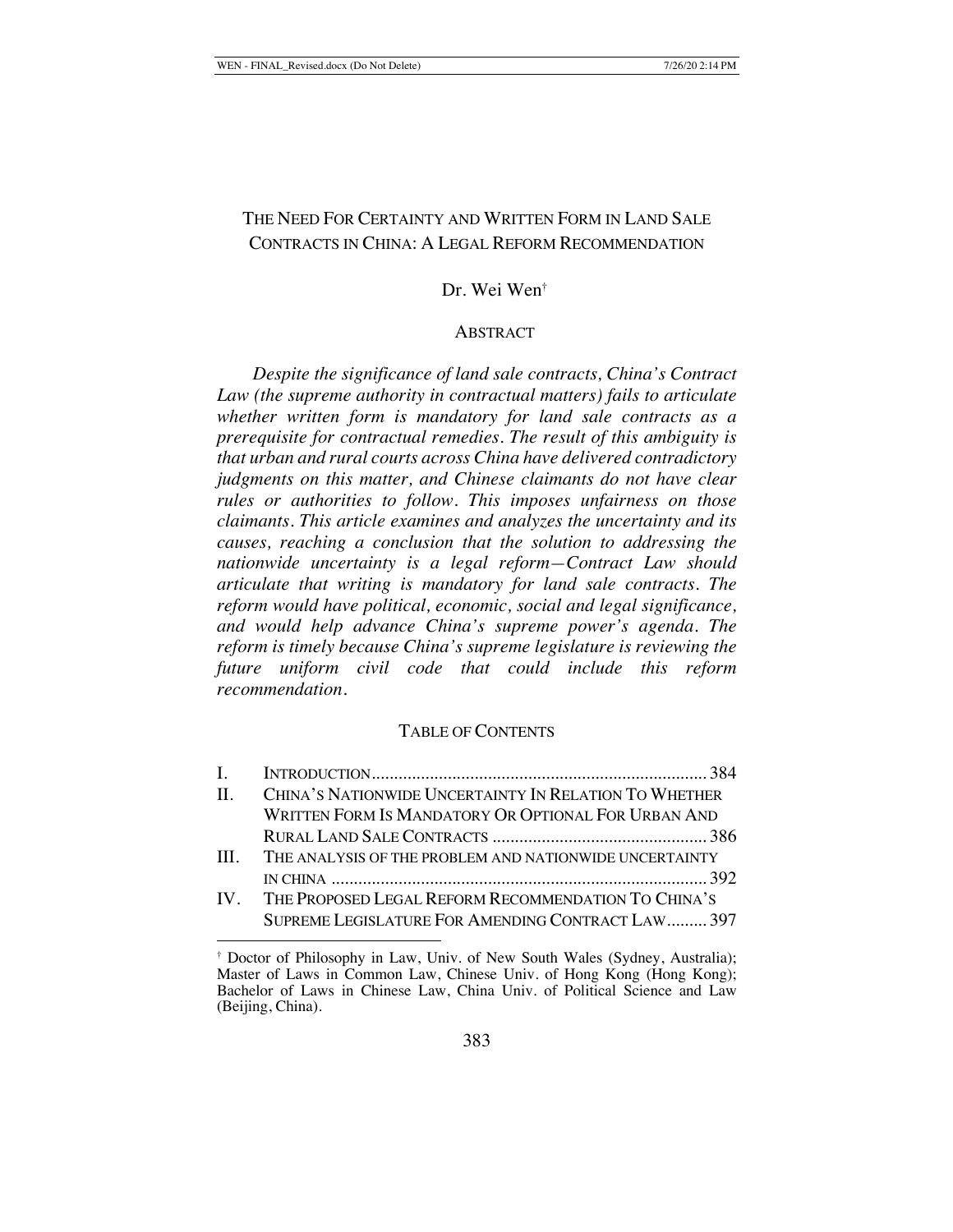| 2020] | LAND SALE CONTRACTS IN CHINA | 384 |
|-------|------------------------------|-----|
|       |                              |     |

V. THE SIGNIFICANCE OF THE LEGAL REFORM RECOMMENDATION. 399 VI. CONCLUSION.............................................................................. 402

#### I. INTRODUCTION

This article raises the question of whether or not written form<sup>1</sup> is mandatory for land sale contracts in China as a prerequisite for granting contractual remedies. The underpinning of this requirement in Anglo-American law is the Statute of Frauds that expressly requires land sale contracts to be evidenced in writing.<sup>2</sup> The question of whether writing is mandatory for land sale contracts is clear in Anglo-American law, but is very unclear in China.

Land transactions in China are complicated. In urban areas, the ownership of the land is held by the state, $3$  but individuals and organizations can hold the land-use rights which are affixed to the land. 4 Depending on whether the land is used for residential, industrial, commercial or other purposes, the period for which the land-use rights are valid varies from 40 to 70 years.<sup>5</sup> The land-use rights can be renewed after expiry.6 In rural areas, land is owned by

<sup>1</sup> Providing written contracts record claimants and their signatures, the real property, the price and other important contractual terms.

<sup>2</sup> The mandatory requirement of writing in those common law jurisdictions derives from the English Statute of Frauds 1677. Statute of Frauds 1677, 29 Cha. 2 c. 3, § 4 (Eng.). There were evidentiary limitations in seventeenth-century England, such as lack of adequate control on juries, dysfunctional parol evidence rules, perjury and frauds. In order to address the evidentiary limitations, the Statute of Frauds was enacted to require certain types of important contracts to be evidenced in writing, including contracts of dispositions of interests in land and contracts of guarantee so that courts had accurate, written evidence on which to rely. JOHN BAKER, AN INTRODUCTION TO ENGLISH LEGAL HISTORY 341-49 (4th ed. 2002); WILLIAM HOLDSWORTH, A HISTORY OF ENGLISH LAW 388 (1966). As to the writing requirement for land sale contracts in each U.S. state, please refer to RESTATEMENT (SECOND) OF CONTRACTS ch. 5, statutory note (AM. LAW INST. 1981).

<sup>3</sup> XIANFA art. 10, § 1 (1982) (China).

<sup>4</sup> Chengshi Fangdichan Guanli Fa (城市房地产管理法) [Urban Real Property Administration Law] (promulgated by the Standing Comm. Nat'l People's Cong., July 5, 1994, effective Jan. 1, 1995; rev'd by the Standing Comm. Nat'l People's Cong., Aug. 27, 2009), arts. 8-22 [hereinafter URPAL].

<sup>5</sup> Chengzhen guoyou tudi shiyongquan churang he zhuanrang zanxing tiaoli (城 镇国有土地使用权出让和转让暂行条例) [Interim Regulations of the People's Republic of China Concerning the Assignment and Transfer of the Right to the Use of the State-owned Land in the Urban Areas] (promulgated by the State Council, May 19, 1990, effective May 19, 1990), art. 12.

<sup>6</sup> Wuquan Fa (物权法) [Property Law] (promulgated by Nat'l People's Cong., Mar. 16, 2007, effective Oct. 1, 2007) (China), art. 149.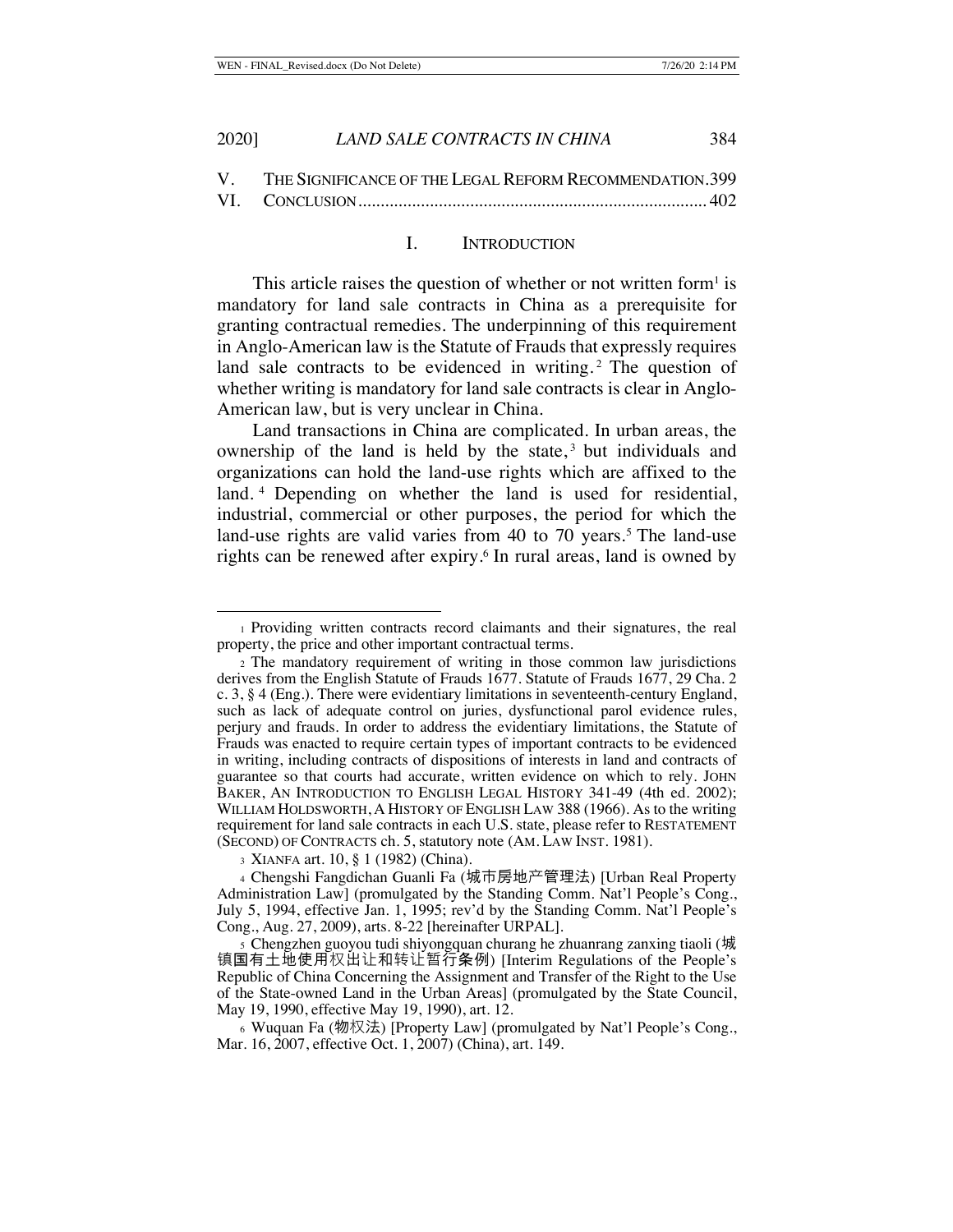the collective and the land-use rights can only be transferred within the collective.7

Despite the importance of land sale contracts, China's urban and rural courts have delivered contradictory judgments about whether writing is mandatory for land sale contracts, and this has created nationwide uncertainty. This uncertainty is caused by Contract Law, the national law enacted by the supreme Chinese legislature which applies nationwide.

In urban areas, courts in different provinces have expressed contradictory views about whether written form is mandatory for urban land sale contracts. Contract Law allows any formality to be employed in contract formation (the general informality rule). <sup>8</sup> Contract Law also sets certain exceptions to the general informality rule (for example, building contracts and leases exceeding six months must be in writing).<sup>9</sup> The exceptions do not include land sale contacts.

However, for urban areas, there is legislation which specifically applies to urban areas, Urban Real Property Administration Law ("URPAL").10 URPAL has lower authority than Contract Law, but mandates writing for urban land sale contracts.<sup>11</sup> Some urban courts apply the writing requirement imposed by URPAL. In contrast, other urban courts consider that this writing requirement contradicts the general informality rule, and because Contract Law outranks URPAL, the general informality rule prevails. Therefore, urban courts struggle with choosing the correct rule and authority to apply, but the contradictory conclusions can both be justified.

Similarly, in rural areas, courts in different provinces have expressed contradictory views in relation to whether written form is mandatory for rural land sale contracts. There is no legislation like UPRAL that applies in rural areas. However, the Supreme People's Court specifies that rural land sale contracts should be in writing; despite the court's persuasive authority, some rural courts have long disregarded it. This is because Contract Law outranks the Supreme

<sup>7</sup> XIANFA art. 10, § 2 (1982) (China). Sun Wenzhen (孙文桢), Fangdican Falü Shiwu (房地产法律实务) [Legal Practice of Real Property] (2010); Zou Xiaoyan ( 邹晓艳), Fangdican Falü Zhidu (房地产法律制度) [Legal System of Real Property] (2010); Song Lingyou (宋令友), Fangdican Falü Shiwu (实践中的房地产法律问 题) [Legal Issues of Real Property In Practice] (2008) (for a detailed discussion about land transactions in China).

<sup>8</sup> Hetong Fa (合同法) [Contract Law] (promulgated by Nat'l People's Cong., Mar. 3, 1999, effective Oct. 1, 1999), art. 10, § 1 [hereinafter Contract Law].

<sup>9</sup> *Id.* at arts. 215, 270.

<sup>10</sup> URPAL, *supra* note 4.

<sup>11</sup> *Id.* at art. 41.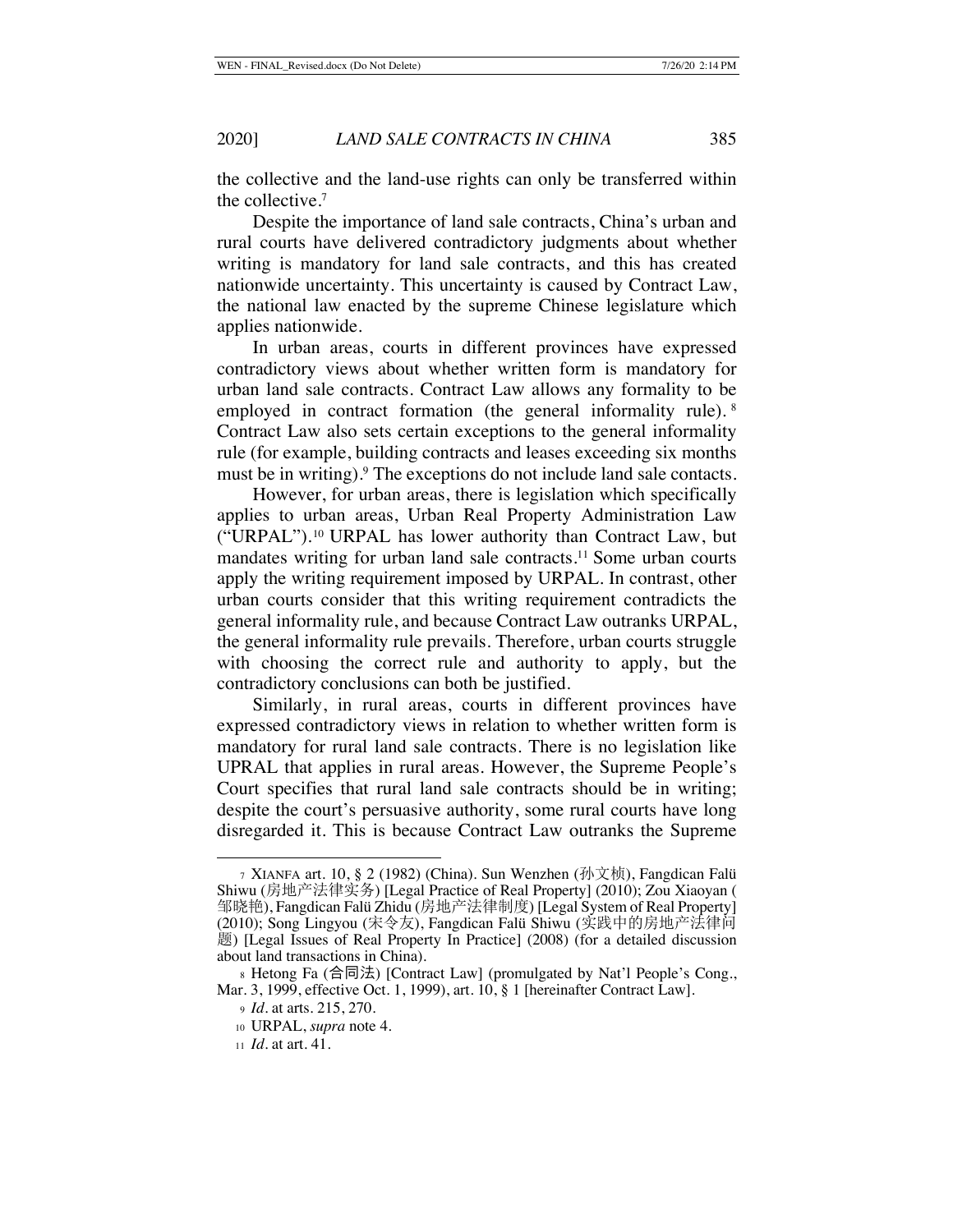People's Court. Since Contract Law establishes the general informality rule and does not mandate writing for land sale contracts, the view is taken that the Supreme People's Court cannot overrule Contract Law through mandating writing for rural land sale contracts. Hence, there is no authority for rural courts to follow and rural courts have the unfettered discretion to deliver contradictory decisions on the matter.

The nationwide uncertainty has created a 'legal vacuum' in urban and rural China. Contract Law is silent about whether writing is mandatory for (urban and rural) land sale contracts as a prerequisite for granting contractual remedies. Hence, Chinese urban and rural courts do not have clear or authoritative rules to deliver consistent judgments, and Chinese claimants do not have clear or consistent authorities to follow on this matter. Due to the importance of contractual remedies in land sale contract cases, the uncertainty imposes unfairness on claimants.

This article analyses the causes of the nationwide uncertainty in China and establishes that lack of clarity on this topic in Contract Law is responsible for the uncertainty. The solution is a legal reform to amend the supreme contractual authority—Contract Law should articulate that writing is mandatory for land sale contracts across China. The legal reform seeks to utilize the power of Contract Law to eradicate the uncertainty on contractual formality matters in urban and rural land sale contract cases. This further demonstrates that the most effective solution is to amend Contract Law.

Given the importance of land sale contracts, the contractual remedies in these cases and the land sale industry, the reform would have political, economic, social and legal significance and is in line with the political manifesto and legal reform agenda that is set by China's supreme power. 12 Additionally, the legal reform requires submission to China's supreme legislature ("Supreme Legislature") as the legislature has the authority to amend Contract Law.

In the following discussion, this article first examines the nationwide uncertainty in China, analyzes the causes, and then proposes the solution to addressing the uncertainty, introduces the legal reform and explains the significance of the reform.

## II. CHINA'S NATIONWIDE UNCERTAINTY IN RELATION TO WHETHER WRITTEN FORM IS MANDATORY OR OPTIONAL FOR

<sup>12</sup> *See* discussion *infra* Part V.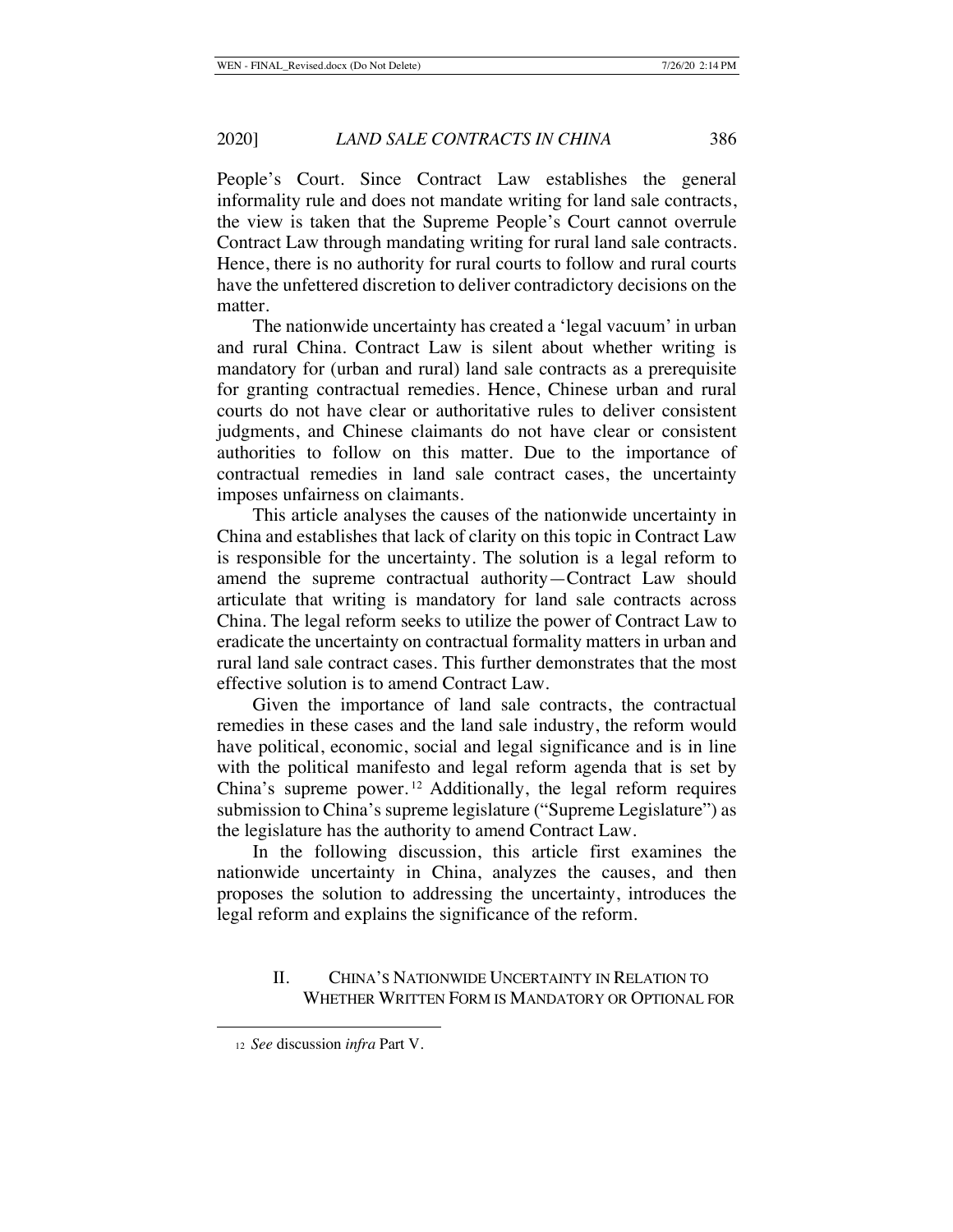URBAN AND RURAL LAND SALE CONTRACTS

As already outlined, Chinese urban and rural courts have delivered contradictory rulings in relation to whether or not written form is mandatory for urban and rural land sale contracts as a prerequisite for granting contractual remedies. This problem and uncertainty does not appear to have been previously identified or discussed in Sino-Civilian literature.

In urban areas, one group of urban courts has held that written form should be mandatory. These urban courts only accept signed contracts as legitimate form to prove contractual terms as a prerequisite for granting contractual remedies. For example, in *Pan Chunsheng v. Fu Yue'e*, the court in Hainan Province ruled that an oral urban land sale contract was invalid and no contractual remedies were available because of the violation of the requirement of writing imposed by URPAL (the law that regulates urban land transactions and only applies in urban areas).13 Likewise, in *Zhao Delai v. Miao Songlian*, the court in Henan Province held that the oral urban land sale contract in this case violated the writing requirement imposed by URPAL and hence no contractual remedies were available, despite the presence of contractual intention.14 In *Yan Chengling v. Cai Enuo* and *Guo Xuemei v. Huozhou Municipal Real Property Management Authority*, courts in Fujian Province and Shanxi Province have also confirmed that urban land sale contracts must be in written form to comply with URPAL.<sup>15</sup> Regretfully, some urban courts reached the

<sup>13</sup> URPAL, *supra* note 4, at art. 41. Pan Chunsheng Su Fu Yue'e (潘春声诉符月 娥) [Pan Chunsheng v. Fu Yue'e], CHINALAWINFO (Haikou Interm. People's Ct. July 4, 2001) (There was an oral urban land sale contract. The claimants agreed that the purchaser made payments by three instalments. The purchaser made payments and the payments were accepted by the vendor. The purchaser later refused to proceed, claiming that the oral contract was invalid and the vendor must return the payments.).

<sup>14</sup> Zhao Delai Su Miao Songlian (赵德来诉苗松联) [Zhao Delai v. Miao Songlian], CHINALAWINFO (Zhengzhou Interm. People's Ct. Apr. 20, 2009) (The claimants entered into an oral urban land sale contract. The vendor agreed that the purchaser paid by instalment. After making a few instalments, the purchaser failed to pay and the vendor sued. The court considered that the validity of the oral land sale contract was one of the key issues in this case.).

<sup>15</sup> Yan Chengling Su Cai Enuo (颜呈灵诉蔡婀娜) [Yan Chengling v. Cai Enuo], CHINALAWINFO (Quanzhou Interm. People's Ct. May 29, 2006) (The purchaser paid a deposit and posted the vendor the urban land sale contract that was drafted by the purchaser. The vendor did not accept the terms and the purchaser sued. The court confirmed that writing was mandatory for urban land sale contracts and oral urban land sale contracts should be invalid); Guo Xuemei Su Huozhoushi Fangchan Guanliju (郭雪梅诉霍州市房产管理局) [Guo Xuemei v. Huozhou Mun. Real Prop. Mgmt. Authority], CHINALAWINFO (Linfen Interm. People's Ct. June 29,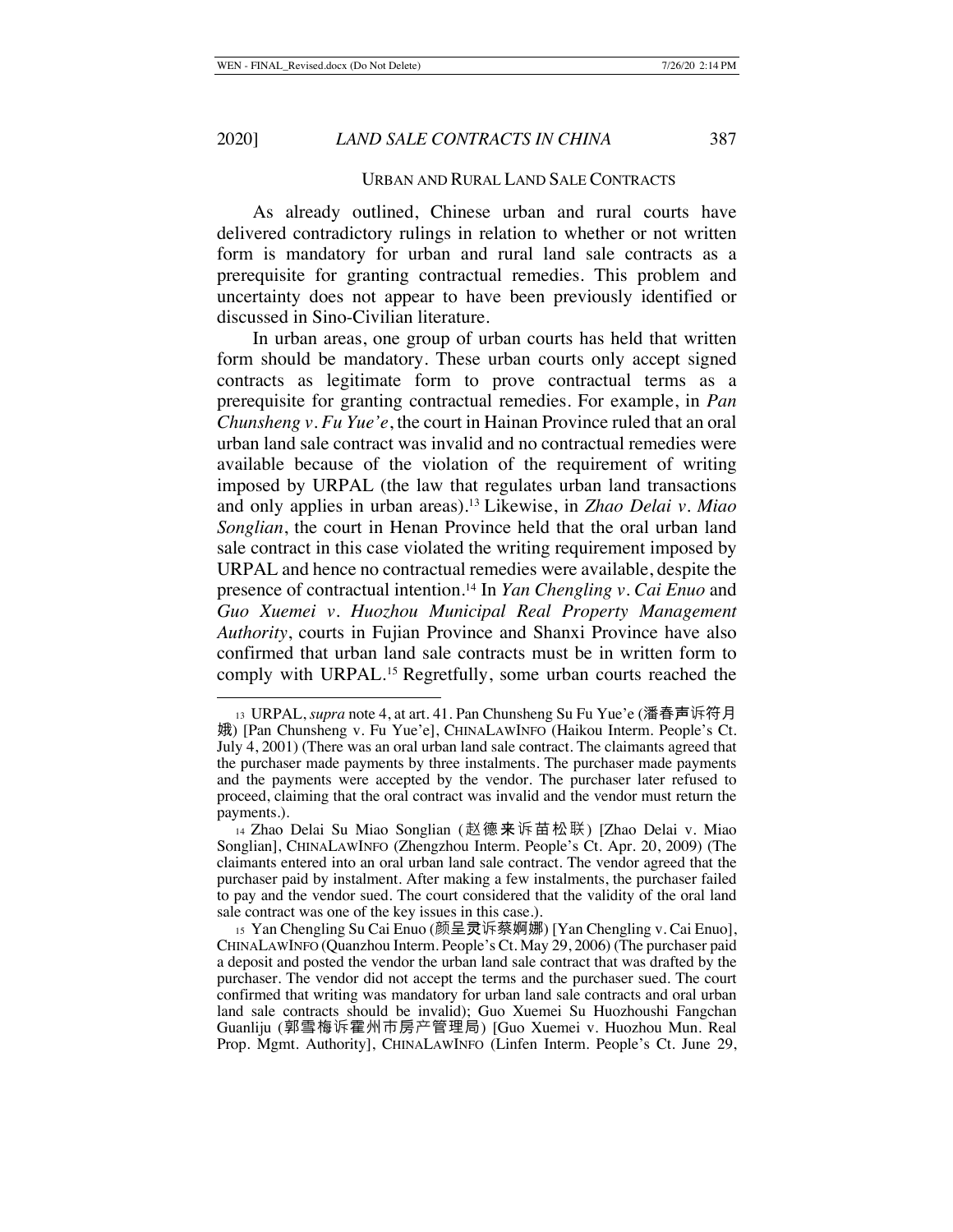same conclusion that written form should be mandatory for urban land sale contracts, without articulating the statute upon which the conclusion was based, as in the case of *Fang Yinhui v. Fang Tiancai*  in Shaanxi Province.16

In contrast, the other group of urban courts has held that writing is optional and that oral urban land sale contracts are valid. Some courts have even explicitly set aside the requirement of writing imposed by URPAL. However, those courts do not explain their conclusions. For example, in *Chen WenX v. Li XX*, the court in Guangxi Autonomous Region concluded that the oral urban land sale contract in this case should be enforceable and protected by law, and, clarified that the writing requirement imposed by URPAL was optional and hence refused to render the oral contract invalid for lack of writing, but the court gave no reason to justify its conclusions.17

Some urban courts are less explicit in setting aside the requirement of writing imposed by URPAL. These courts simply conclude that employing oral form is legitimate without directly refusing to apply URPAL. For example, in *Xin Runpeng v. Zhao Shidan*, the court in Henan Province held that the oral urban land sale contract in this case should be valid, but the court failed to explain why writing should be optional.<sup>18</sup> This approach is echoed in other cases such as *Su Shangkun v. Lu Chao*<sup>19</sup> and *Ma Changhai v. Jin* 

<sup>2015) (</sup>The court held that although the payments were made in performance of the oral urban land sale contract, written form was mandatory for urban land sale contracts and hence the oral contract in this case was invalid.).

<sup>16</sup> Fang Yinhui Su Fang Tiancai (房银辉诉房天才) [Fang Yinhui v. Fang Tiancai], CHINALAWINFO (Shangluo Interm. People's Ct. Mar. 8, 2010) (After the formation of an oral urban land sale contract, the purchaser made payments and the vendor accepted the payments. However, the claimants had disputes about the essential terms. The court set aside the oral urban land sale contract due to the lack of writing and the vagueness of the essential terms.).

<sup>17</sup> Chen WenX Su Li XX (陈文 X 诉李 XX) [Chen WenX v. Li XX], CHINALAWINFO (Liuzhou Interm. People's Ct. June 9, 2012) (The claimants had an oral urban land sale contract. The purchaser paid all the payments and occupied the real property. The vendor later denied the validity of the oral land sale contract due to lack of writing. The court considered that the writing requirement imposed by URPAL should be optional and the oral land sale contract in this case should be valid.).

<sup>18</sup> Xin Runpeng Su Zhao Shidan (辛润朋诉赵石旦) [Xin Runpeng v. Zhao Shidan], CHINALAWINFO (Sanmenxia Interm. People's Ct. Mar. 22, 2010) (There was an oral urban land sale contract. The purchaser made a payment and the vendor gave the property's key to the purchaser. The court considered that the oral urban land sale contract was valid and did not violate any law.).

<sup>19</sup> Su Shangkun Su Lu Chao (苏尚堃诉陆超) [Su Shangkun v. Lu Chao], CHINALAWINFO (Fusong People's Ct. May 20, 2015) (The claimants formed an oral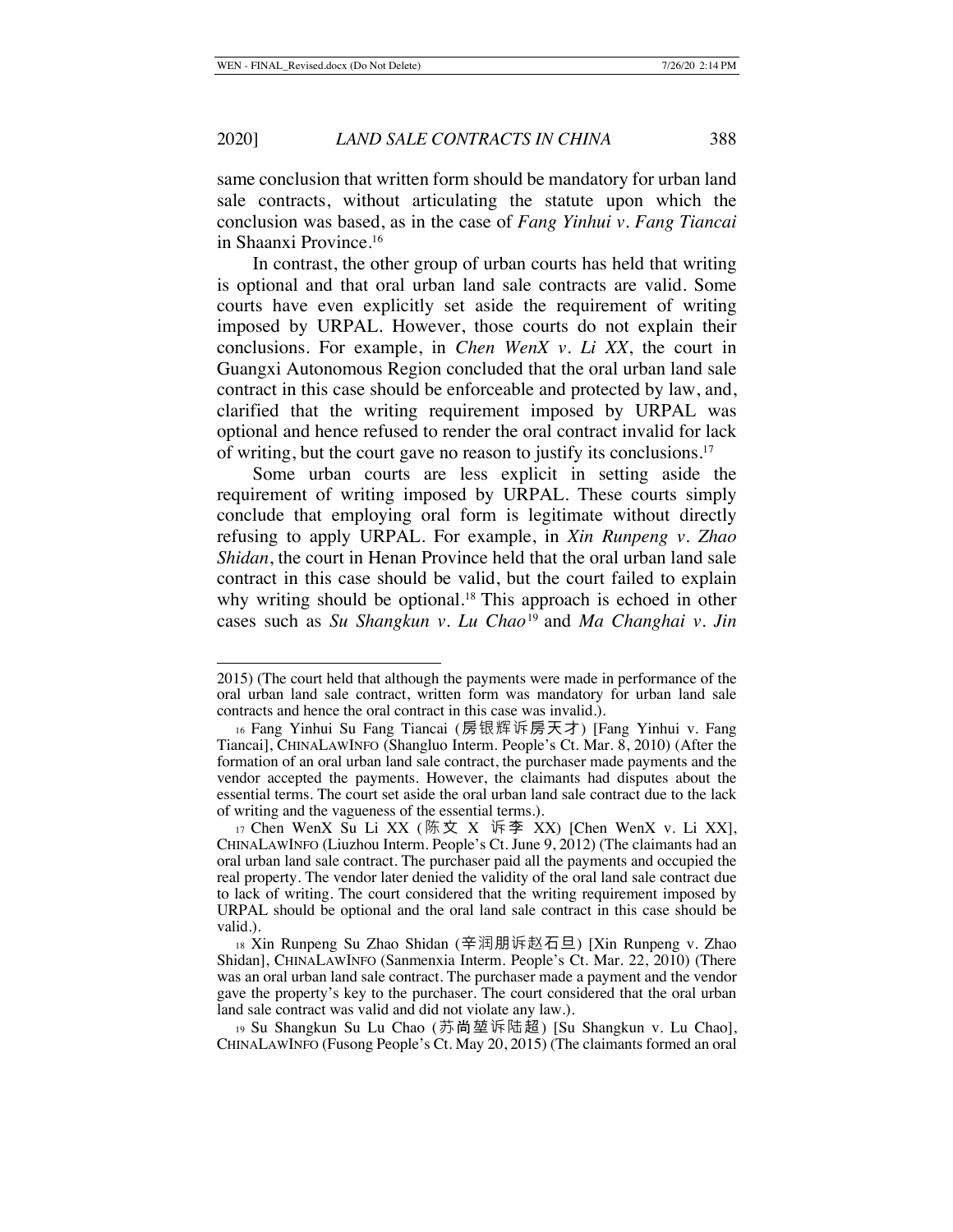*Yujin* <sup>20</sup> in Jilin Province and *Zeng Qingfa v. Zhu Riguang* in Guangdong Province.21

Alternatively, some urban courts outflank the requirement of writing imposed by URPAL through applying Section 36 of Contract Law. Section 36 specifies that where writing is mandated for certain types of contracts by law (such as URPAL), if these contracts are formed orally but are substantially performed, these oral contracts can be treated as valid.<sup>22</sup> Section 36 applies to oral contracts (including oral urban land sale contracts) that fail to comply with the statutory requirement of writing.23 In practice, some urban courts apply Section 36 and find that after oral urban land contracts are substantially performed, it is unnecessary to insist on the written form, as in the cases of *Wang Li v. Gong Jincan* (the vendor transferred real property ownership)24 and *Zhao Run'e v. Jiang Zhisheng* (the purchaser made a payment of the purchase price).25

<sup>25</sup> Zhao Run'e Su Jiang Zhisheng (赵润娥诉蒋志升) [Zhao Run'e v. Jiang Zhisheng], CHINALAWINFO (Anyang Interm. People's Ct. July 03, 2015); Wang Li

urban land sale contract and the purchaser made all the payments. The vendor failed to transfer the ownership and the purchaser sued.)

<sup>20</sup> Ma Changhai Su Jin Yujin (马长海诉金玉今) [Ma Changhai v. Jin Yujin], CHINALAWINFO (Helong People's Ct. June 26, 2015) (The plaintiff and the defendants had an oral urban land sale contract. The plaintiff made payments and the defendants accepted the payments. The court considered that the oral land sale contract was valid in this case but did not explain why writing was optional.).

<sup>21</sup> Zeng Qingfa Su Zhu Riguang (曾庆发诉祝日光) [Zeng Qingfa v. Zhu Riguang], CHINALAWINFO (Zhuhai Xiangzhou Dist. People's Ct. June 21, 2006) (The plaintiff and defendant had an oral urban land sale contract. The plaintiff made half of the payment and the defendant issued two receipts on two occasions to acknowledge the two payments. The court considered that writing was optional and hence the validity of the oral land sale contract should not be denied merely due to the absence of writing.).

<sup>22</sup> Contract Law, *supra* note 8, at art. 36 (providing that "[w]here contracts shall be in written form as mandated by relevant laws and administrative regulations or as agreed by the parties, if the parties fail to reduce the contracts into the written form, the contracts are nevertheless formed where the main contractual obligations are performed and accepted by the parties.").

<sup>23</sup> Wang Liming (王利明), Hetongfa Yanjiu Diyijuan (合同法研究第一卷) [Studies on Contract Law] 526 (2011).

<sup>24</sup> Wang Li Su Gong Jincan (王莉诉贡金灿) [Wang Li v. Gong Jincan], CHINALAWINFO (Wulumuqi Interm. People's Ct. Jan. 12, 2012) (The defendant orally agreed to sell real property. The plaintiff made a full payment. The defendant issued a receipt to acknowledge the payment. However, the defendant did not transfer the real property ownership and the plaintiff sued.); Chai Shize Su Yiyangxian Wenhuaju (柴石泽诉宜阳县文化局) [Chai Shize v. Yiyang Cty. Dep't of Cultural Aff.], CHINALAWINFO (Yiyang Cty. People's Ct. July 7, 2010) (The purchaser made a payment in performance of the oral urban land sale contract. The court considered that the oral land sale contract had been substantially performed and hence ordered the vendor to transfer the land ownership.).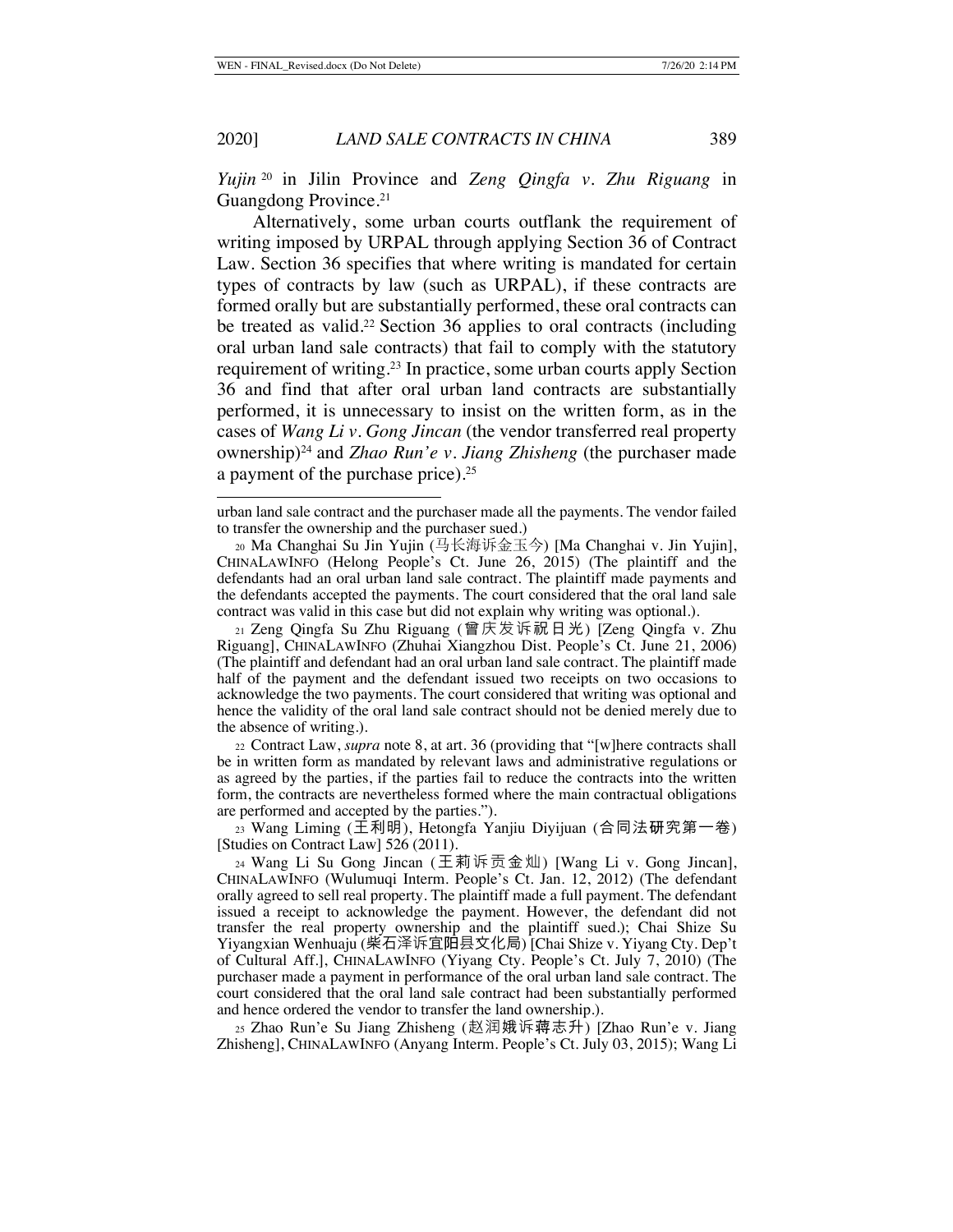However, Section 36 has limitations. Section 36 does not and cannot clarify whether Contract Law has mandated or should mandate written form for land sale contracts as a clear rule. Section 36 is not designed to undermine the writing requirement prescribed by Contract Law, but is designed to address the situation after claimants fail to comply with the writing requirement.<sup>26</sup> Because currently no law mandates writing for rural land sale contracts, Section 36 does not apply to rural land sale contracts and is not conducive to resolving the uncertainty in rural areas. Furthermore, Section 36 only applies after claimants both perform and accept the two main obligations (ownership transfer and making payments) of oral land sale contracts.27 If the two main obligations are not performed or accepted, or other less important obligations are performed and accepted, it is difficult for courts to apply Section 36 and so whether writing is mandatory continues to be unclear. These limitations explain why the contradictory judgments continue to exist despite the presence of Section 36.

Likewise, rural courts in different provinces have delivered contradictory judgments in relation to whether written form is mandatory for rural land sale contracts. Some rural courts have held that written form should be mandatory, oral rural land sale contracts should be invalid and contractual remedies should be unavailable, as in the cases of *Fan Yuling v. Huang Huotian* in Fujian Province,<sup>28</sup>

Su Wu Yuping (王莉诉吴玉萍) [Wang Li v. Wu Yuping], CHINALAWINFO (Zhongshan Interm. People's Ct. May 26, 2015) (the purchaser, after making a payment and possessing the real property, claimed that the oral urban land sale contract in this case was formed and should be valid).

<sup>26</sup> Section 36 is known as the 'healing theory' of China's Contract Law. Although the legislative intent and whether China imports the healing theory from Germany reminds unclear, the healing theory has solid foundations to support its existence in Contract Law. However, the application of the healing theory in oral land sale contract has been contradictory and inconsistent. In particular, courts have divergent views about what contractual performance constitutes the main obligations to trigger the application of the healing theory. I have argued that only the conduct of transferring real property ownership and making payments is qualified to be the main obligations, because only these two types of conduct substitute the requirement of writing, advance and are in line with the foundations of the healing theory. I have also proposed a legal reform recommendation to address the minor defects of Section 36. Wei Wen, *Advancing the Healing Theory of China's Contract Law for Oral Land Sale Contracts: A Legal Reform Recommendation*, 19 AUSTL. J. ASIAN L. 1, 1-16 (2019).

<sup>27</sup> *Id.*

<sup>28</sup> Fan Yuling Su Huang Huotian (范玉灵诉黄伙添) [Fan Yuling v. Huang Huotian], CHINALAWINFO (Minhou County People's Ct. July 21, 2015) (The claimants orally formed a rural land sale contract and the purchaser made payments. The court ordered that as writing was mandatory for rural land sale contracts, the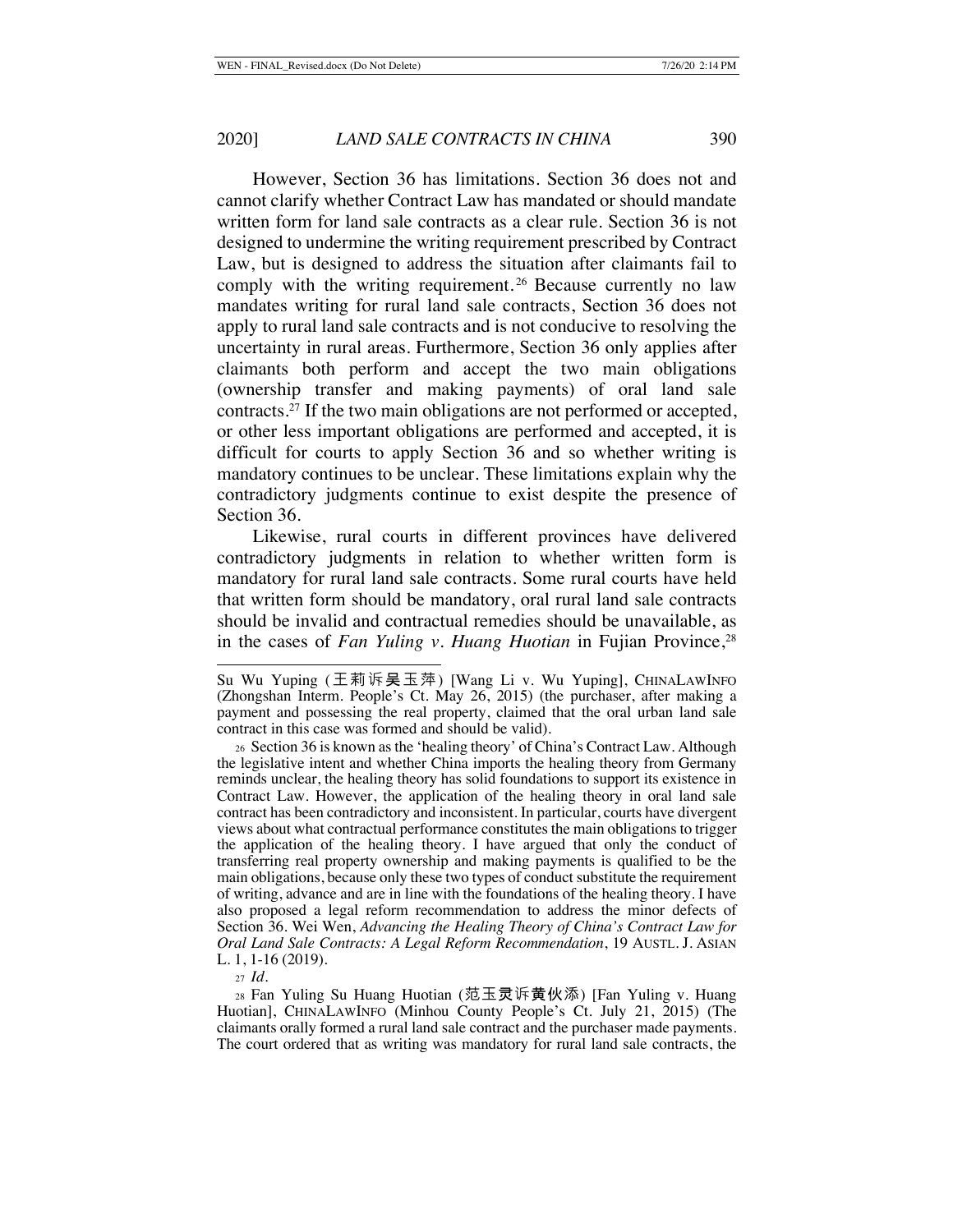*Wang Jiushan v. Wang Jiuwen* in Beijing Region<sup>29</sup> and *Wang Yinliang v. Sun Dexian* in Henan Province.<sup>30</sup> In contrast, the other group of rural courts has held that written form is optional and oral rural land sale contracts should be valid, such as the highest court of Zhejiang Province in *Feng Xiaolan v. Cheng Jianxiang*, 31 the second highest court of Chongqing Region in *Zhang Wojin v. Sun Linmu*32 and the court of Hubei Province in *Yan Shangyou v. Yang Huanci*. 33 However, those rural courts do not articulate the statute on which their conclusions are based or justify why written contracts should be mandatory or optional.

The uncertainty in urban and rural areas imposes unfairness and risk on the claimants. This is particularly concerning given the importance of contractual remedies in cases dealing with land sale contracts. Because oral land sale contracts are treated as valid by some courts but as invalid by other courts, this uncertainty increases the

<sup>31</sup> Feng Xiaolan Su Cheng Jianxiang (封小兰诉陈建相) [Feng Xiaolan v. Cheng Jianxiang], CHINALAWINFO (Ningbo Interm. People's Ct. July 6, 2015) (The highest court of Zhejiang Province considered that the validity of the oral rural land sale contract should not be denied if the contractual intention and the meeting of the minds was genuine, particularly given the payments in this case were made.).

<sup>32</sup> Zhang Wojin Su Sun Linmu (张我金诉孙林木) [Zhang Wojin v. Sun Linmu], CHINALAWINFO (Chongqing Interm. People's Ct. June 5, 2015) (The claimants orally formed a rural land sale contract. The vendor gave the purchaser the key to the property and the purchaser occupied the property for twenty years. The court held that writing was optional for rural land sale contracts and that contracts of this kind can be formed orally.).

<sup>33</sup> Yan Shangyou Su Yang Huanci (严尚友诉杨焕词) [Yan Shangyou v. Yang Huanci], CHINALAWINFO (Hubei Province Jingmen City Dongbao District People's Ct. Apr. 11, 2017) (The claimants orally formed a rural land sale contract. The court considered that writing should be optional for rural land sale contracts as a general rule, but the court did not explain why. The contract in this case was set aside for other reasons.).

oral rural land sale contract in this case was invalid and the payments should be returned.).

<sup>29</sup> Wang Jiushan Su Wang Jiuwen (王久山诉王久文) [Wang Jiushan v. Wang Jiuwen], CHINALAWINFO (Beijing Huairou District People's Ct. May 18, 2015) (The claimants claimed the existence of an oral rural land sale contract. The court confirmed that writing was optional for rural land sale contracts and accepted the evidence, the payments made and the possession of the real property, to support the contractual claims in this case.).

<sup>30</sup> Wang Yinliang Su Sun Dexian (王银良诉孙德现) [Wang Yinliang v. Sun Dexian], CHINALAWINFO (Henan Tongxu County People's Ct. Aug. 7, 2015) (The plaintiff and defendant had an oral rural land sale contract. The defendant issued the plaintiff a receipt to acknowledge that the defendant received 6% payment from the plaintiff. The plaintiff did not possess the real property. The court held that writing was mandatory for rural land sale contracts, the oral rural land sale contract in this case, even if there was one, would not be enforced and ordered the defendant to return the 6% payment.).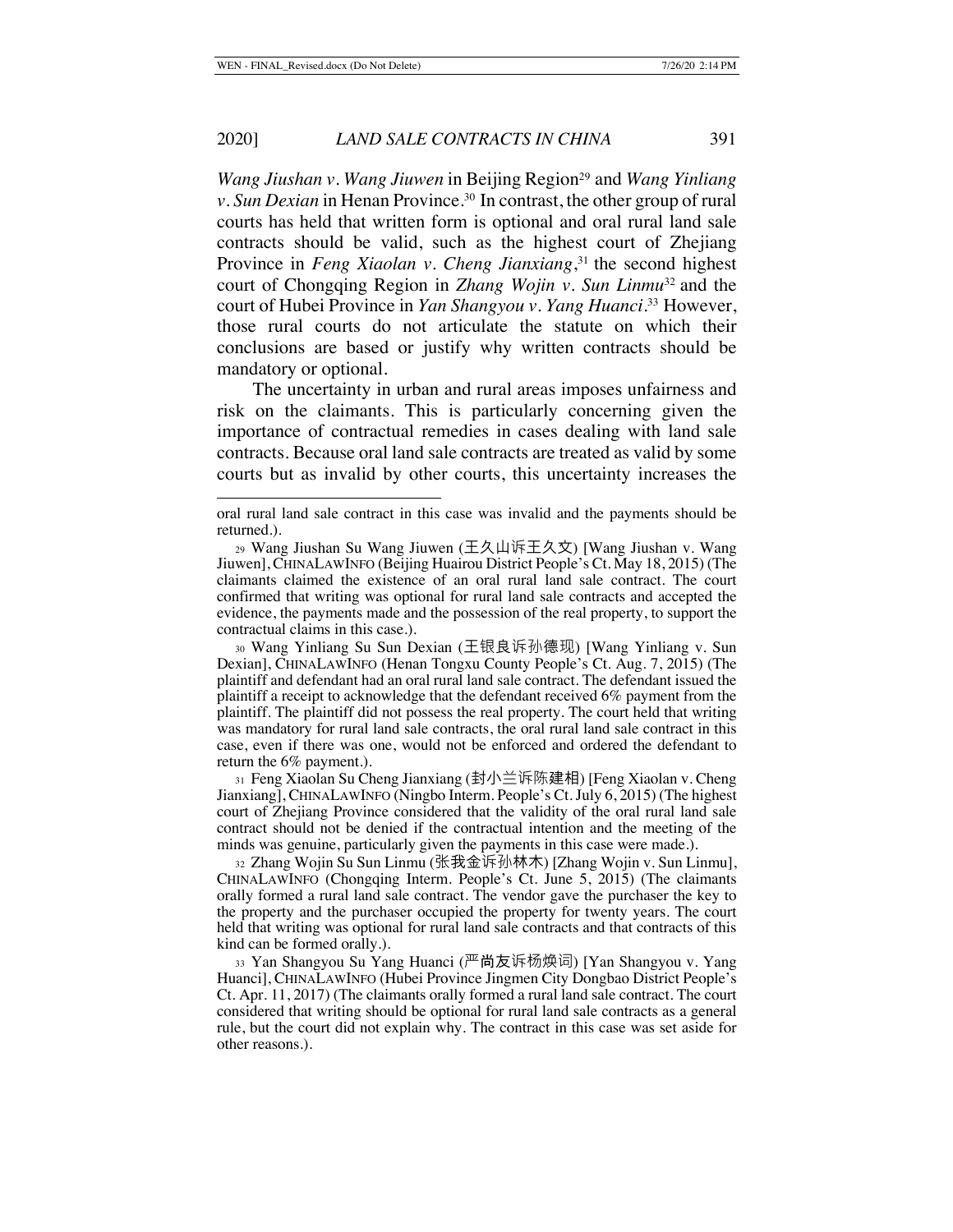difficulties of exercising claimants' freedom to arrange their contractual commitments. Moreover, due to the importance of land sale contracts, the nationwide uncertainty hinders the implementation of the political and legal agenda that is set by China's supreme power.34

## III. THE ANALYSIS OF THE PROBLEM AND NATIONWIDE UNCERTAINTY IN CHINA

Although the urban and rural courts do not give explanations to justify their conclusions, in order to address the nationwide uncertainty effectively, Part III of this article analyzes the causes of the uncertainty in both urban and rural areas in sequence, and then explains why the solution is a legal reform to amend Contract Law. These uncertainty issues, and their causes, do not appear to have been previously addressed.35

Contract Law is the highest national authority in contractual matters and is enforced across China's urban and rural areas, because Contract Law is enacted by the Supreme Legislature (the National People's Congress). Section 10(1) of Contract Law reads "claimants can employ written form, oral form or other forms to form contracts."36 Section 10(1) articulates that claimants can choose any form to form all types of contracts (the general informality rule) $37$  and does not expressly mandate written form for (urban or rural) land sale contracts. Although Contract Law sets out exceptions to the general informality rule and expressly mandates writing for certain types of contracts, these exceptions do not include land sale contracts.38 Further, Contract Law does not have rules that are specifically about land sale contracts or whether writing is mandatory for land sale contracts.

In urban areas, Section 41 of URPAL (the law that regulates urban land transactions and only applies in urban areas) provides "[u]rban real property sale contacts shall be in written form" and

<sup>34</sup> *See* discussion *infra* Part V.

<sup>35</sup> Sino-Civilian literature has not identified the uncertainty or analyzed the causes of the uncertainty. Sun, *supra* note 7; Zou, *supra* note 7; Song, *supra* note 7. <sup>36</sup> Contract Law, art. 10 § 1.

<sup>37</sup> Wang, *supra* note 23, at 501; Han Shiyuan (韩世远), Hetongfa Zonglun (合同 法总论) [Contract Law] 61-62 (2011).

<sup>38</sup> For example, Contract Law, art. 197 § 1 (loan contracts that are not between natural persons); Contract Law, art. 342 § 2 (technological transfer contracts); Contract Law, art. 330 § 3 (technology development contracts); Contract Law, art. 276 (construction contracts involving superintendence); Contract Law, art. 270 (construction contracts) and Contract Law, art. 238 § 2 (financial lease contracts).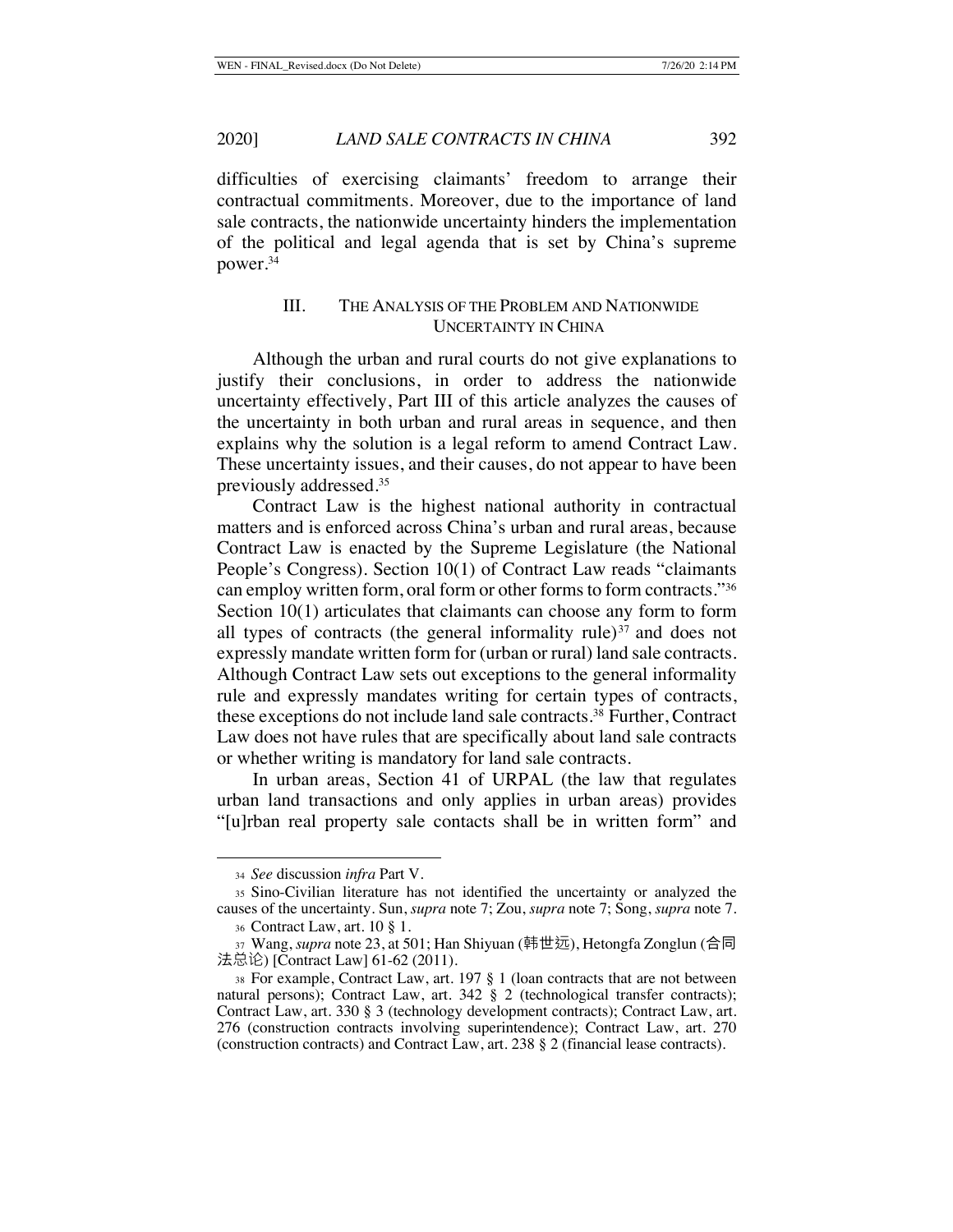imposes the requirement of writing on urban land sale contracts.<sup>39</sup> However, because URPAL is enacted by the Standing Committee of National People's Congress while Contract Law is enacted by the National People's Congress, URPAL has lower authority than Contract Law and cannot contradict the principles and rules of Contract Law.40 Hence, URPAL appears to contradict Contract Law's general informality rule through mandating written form for urban land sale contracts. This is the root of the uncertainty in urban areas, as evidence suggests some urban Chinese courts struggle with choosing the correct authority to apply.

For the urban courts that view writing as optional, there are two reasons that can be advanced to explain their decisions. The first reason is that those courts genuinely see a conflict between Contract Law's general informality rule and URPAL's writing requirement. Although URPAL is a relevant authority that mandates writing for urban land sale contracts, Contract Law has higher authority than URPAL. Due to the hierarchy of authorities, those urban courts consider that the general informality rule of Contract Law (the higher authority) should prevail, outrank and override the writing requirement imposed by URPAL (the lower authority), resulting in the conclusion that writing should be optional. This explains why those courts are reluctant to refer to URPAL and even refuse to apply the writing requirement imposed by URPAL.

The second reason why some urban courts may consider writing to be optional lies in Section 10(2) of Contract Law. Section 10(2) specifies where the requirement of writing is prescribed by law (such as URPAL), such requirement shall be observed.<sup>41</sup> Hence, Contract Law appears to indirectly permit the application of the writing form requirement imposed by URPAL. However, some urban courts consider that, since Contract Law establishes the general informality rule, only Contract Law itself has the authority and power to articulate whether the writing form is mandatory for land sale contracts as a clear exception. Those urban courts are comfortable to impose the writing form requirement only if this is expressly allowed by Contract Law. Take construction contracts as an example, because Contract Law clearly mandates the writing form for construction contracts, <sup>42</sup> all

<sup>39</sup> URPAL, *supra* note 4, at art. 41.

 $40$  Lifa Fa (立法法) [Legislation Law] (promulgated by the Standing Comm. Nat'l People's Cong., Mar. 15, 2000, effective July 1, 2000; rev'd by the Standing Comm. Nat'l People's Cong., Mar. 15, 2015), art. 7, CHINALAWINFO.

<sup>41</sup> Contract Law art. 10 § 2.

<sup>42</sup> *Id.* art. 270.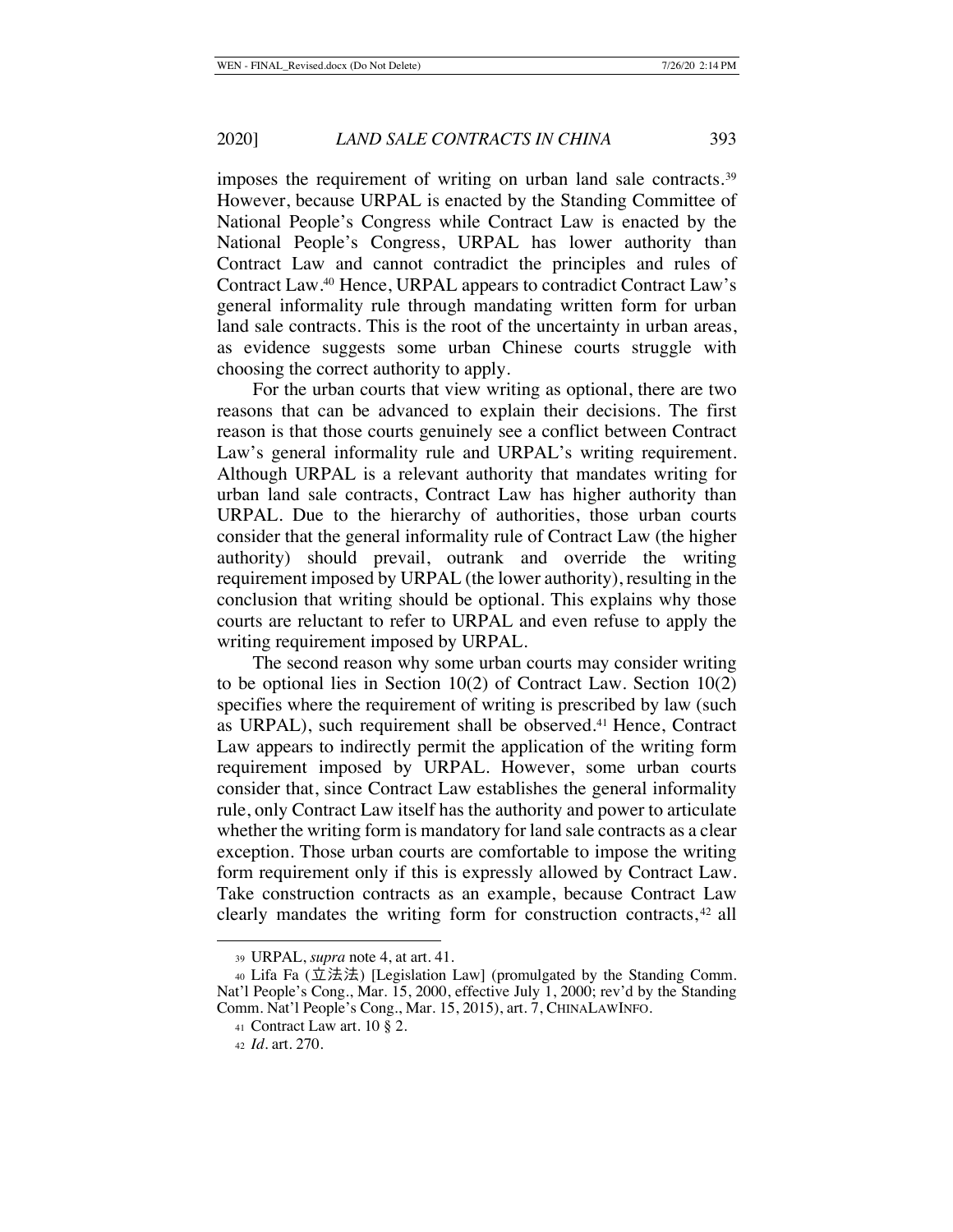Chinese courts must apply this rule and require the existence of signed construction contracts before granting contractual remedies. Unfortunately, this is not the case in urban land sale contract cases. Because Contract Law does not expressly mandate the writing form for land sale contracts, those urban courts solely apply Contract Law's general informality rule due to the highest contractual authority ranking of Contract Law, leading to the conclusion that the writing form should be optional for urban land sale contracts. This can also explain why some urban courts expressly refuse to apply the writing form requirement imposed by URPAL.

In contrast, those urban courts that see the writing form to be mandatory do not see a conflict between Contract Law and URPAL. Those urban courts consider the writing requirement imposed by URPAL as an exception to Contract Law's Section 10(1) (the general informality rule) in urban land sale contract cases. This is because URPAL is the special law that governs urban land transactions and is the correct authority to apply, and the writing form requirement imposed by URPAL prevails, particularly given that Contract Law does not expressly or specifically prohibit written form from being mandatory for urban land sale contracts and Section 10(2) of Contract Law allows other laws to impose the written form as a requirement. Hence, this group of urban courts strictly applies the writing requirement imposed by URPAL and refuses to give contractual remedies in the oral urban land sale contract cases.

Therefore, since Contract Law does not expressly mandate the writing form for land sale contracts, the urban courts struggle with choosing the correct rule and authority to apply. The result is that the urban courts have two contradictory conclusions, but both conclusions could be justified. This gives all urban courts wide leeway to decide whether the written form should be mandatory for urban land sale contracts as a prerequisite for granting contractual remedies—a very fundamental threshold matter that should have been decided and clarified by Contract Law, the supreme contractual authority.

With respect to rural areas, although Contract Law applies in rural areas, it is silent about whether the written form is mandatory for rural land sale contracts. There is no authority for rural courts and rural claimants to follow. 43 Although the Supreme People's Court has specified that writing should be mandatory for rural land sale contracts

<sup>43</sup> Sun, *supra* note 7; Zou, *supra* note 7; Song, *supra* note 7.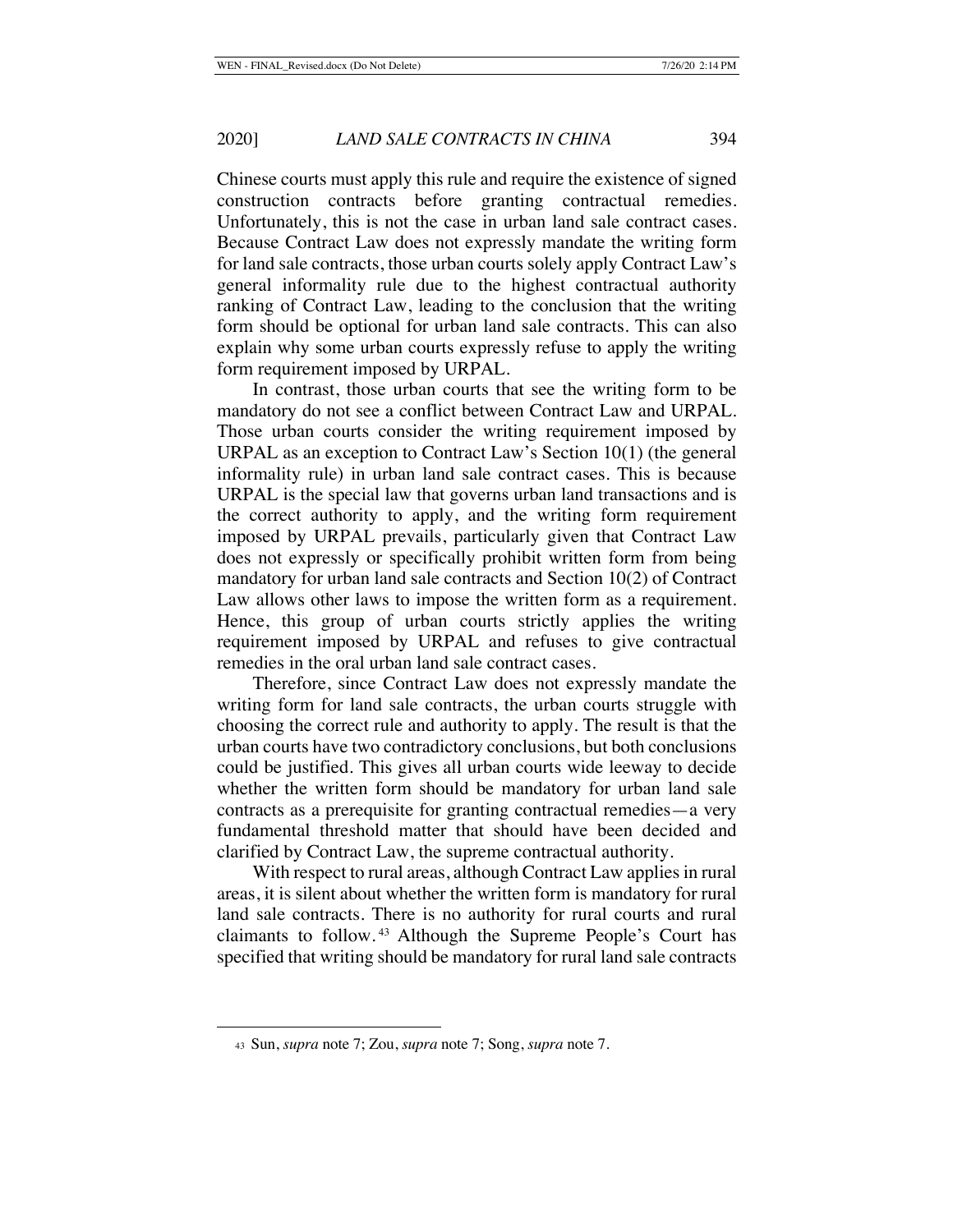in principle, 44 some rural courts have openly and continuously disregarded this direction and have been insisting that writing should be optional for rural land sale contracts, as in the cases of *Zhang Wojin v. Sun Linmu* and *Feng Xiaolan v. Cheng Jianxiang*. The result is that the uncertainty in rural areas continues to occur despite the Supreme People's Court's direction.

Clearly, the absence of a powerful and clear authority and rule is the root of the uncertainty in rural areas. Unless the supreme contractual authority (Contract Law) makes further clarifications, rural courts can unilaterally decide whether writing should be mandatory for rural land sale contracts even without the need to justify their conclusions, resulting in the contradictory cases in rural areas that have been discussed. This is because Contract Law is made by the Supreme Legislature, and the Supreme People's Court's directions cannot replace, change or supersede the rules of Contract Law. <sup>45</sup> Hence, although the Supreme People's Court may issue directions to further implement Contract Law's existing rules, the Supreme People's Court does not have the authority to add exceptions to the general informality rule or mandate writing for land sale contracts. Only Contract Law has this power and authority. For this reason, the directions of the Supreme People's Courts are not particularly relevant or helpful to resolve the uncertainty.

Moreover, as the doctrine of stare decisis in the Anglo-American legal context does not apply in China, judgments of higher Chinese courts do not legally bind lower Chinese courts in the same way that they do in common law jurisdictions.46 In addition, guiding cases of

<sup>44</sup> Guanyu Fanhuai yu Guominghua Fangwu Maimai Shifou Youxiao Wenti de Fuhan (关于范怀与郭明华房屋买卖是否有效问题的复函) [The Supreme People's Court's Reply to the Inquiry about the Validity of Real Property Sale Contract in *Fan Huai v. Guo Minghua* Case] (promulgated by the Sup. People's Ct., Jul. 9, 1992, effective Jul. 9 1992) (China).

<sup>45</sup> Geji Renmin Daibiao Dahui Changwu Weiyuanhui Jiandu Fa (各级人民代表 大会常务委员会监督法) [Law of Supervision of Standing Committees of People's Congresses at Various Levels] (promulgated by the Standing Comm. Nat'l People's Cong., Aug. 27, 2006, effective Jan. 1, 2007), art. 32, 33 (China); Wang Cheng (王 成), Zuigao Fayuan Sifa Jieshi Xiaoli Yanjiu (最高法院司法解释效力研究) [*Studies on the Effects of the Supreme People's Court's Judicial Interpretations*], 1 Zhongwai Faxue (中外法学) [PEKING U. L. J.] (2016).

<sup>46</sup> The Supreme People's Court has published a series of guiding cases periodically since 2011. However, this does not substantively change the guiding and non-binding nature of higher courts' judgements. Guanyu Anli Zhidao Gongzuo de Guiding de Tongzhi (关于案例指导工作的规定的通知) [Notice on Issuing the Provisions in relation to Guiding Cases] (promulgated by the Sup. People's Ct., Nov. 26, 2010, effective Nov. 26, 2010) (China); Guanyu Anli Zhidao Gongzuo de Guiding Shishi Xize (关于案例指导工作的规定实施细则) [Detailed Rules of the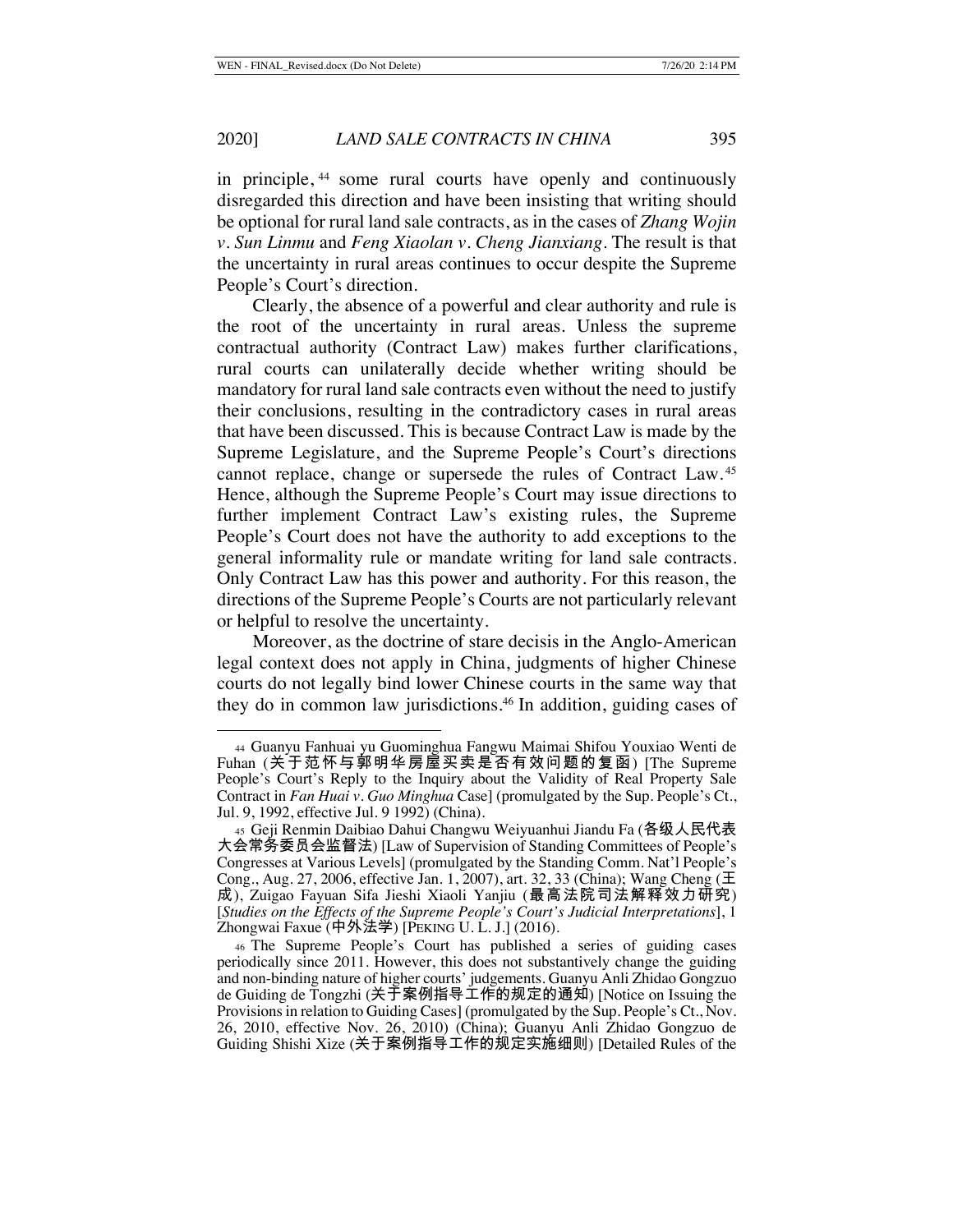higher Chinese courts cannot expressly appear in judgments of lower courts, or be cited as authorities or precedents on which judgments of lower courts are based.47 The general situation in China is that judges in lower courts can make rulings that are either consistent with or contrary to rulings of higher courts.<sup>48</sup> Because judges in lower courts are able to exercise this degree of discretion, lower urban and rural courts can and already have delivered contradictory judgments, regardless of whether higher courts have consistent rulings. Furthermore, the Supreme People's Court has not delivered a judgment specifically in regards to whether written form is a mandatory prerequisite for contractual remedies in urban or rural sale of land contract cases. 49

As a result, Contract Law is held responsible for this nationwide uncertainty. If Contract Law were amended to specifically articulate that written form is a mandatory prerequisite for contractual remedies in urban and rural sale of land contract cases as a clear exception to the general informality rule, all urban and rural sale of land contracts would be regulated by the same law and the same rule. The legal reform aims to ensure that all urban and rural Chinese courts, at all levels (including the Supreme People's Court), would be bound by Contract Law's clear rules and deliver consistent judgments, regardless of hierarchy of courts and the absence of *stare decisis*. This would effectively eradicate the nationwide uncertainty.

The more specific results of the legal reform would be that all urban courts would have to apply the writing requirement, regardless

Implementation of the Provisions in relation to Guiding Cases] (promulgated by the Sup. People's Ct., Apr. 27, 2015, effective May 13, 2015) CHINA GUIDING CASES PROJECT, English Guiding Cases Rules, June 12, 2015 Edition (China); Huang Yaying (黄亚英), Goujian Zhongguo Anli Zhidao Zhidu de Ruogan Wenti Chutan (构建中国案例指导制度的若干问题初探) [*Some Issues on Constructing China's Case Guiding System*], 2 Bijiaofa Yanjiu (比较法研究) [COMP. L. J.] (2012); Liu Zuoxiang (刘作翔), Zhongguo Anli Zhidao Zhidu de Zuixin Jinzhan Jiqi Wenti (中 国案例指导制度的最新进展及其问题) [*The Latest Development of Chinese Case Guidance System and its Problems*], 3 Dongfang Faxue (东方法学) [ORIENTAL L.] (2015).

<sup>47</sup> Liang Huixing, Minfa Zongze Zhongyao Tiaowen de Lijie yu Shiyong (《民 法总则》重要条文的理解与适用) [*The Interpretations and Application of the Important Sections of General Provisions of Civil Law*], 4 SICHUAN DAXUE XUEBAO (四川大学学报 [哲学社会科学版]) [JOURNAL OF SICHUAN UNIVERSITY (SOCIAL SCIENCE EDITION)] 51, 52 (2017).

<sup>48</sup> *Id.*

<sup>49</sup> I have searched the rulings of the Supreme People's Court (including the guiding cases published by the Supreme People's Court) and has not found a ruling that is specifically about whether written form is mandatory for land sale contracts as a prerequisite for contractual remedies.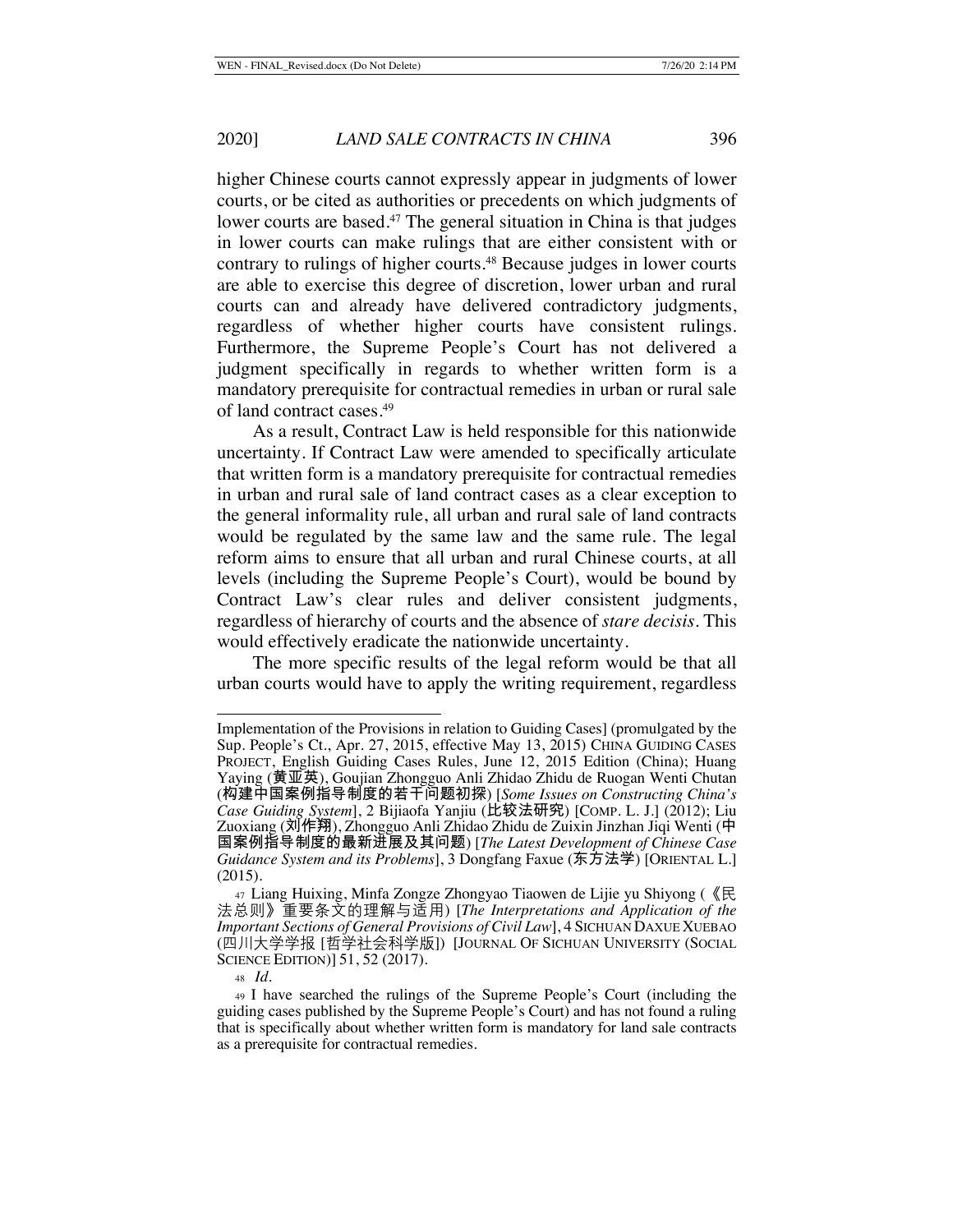of their willingness or reluctance to apply URPAL, because Contract Law (the supreme authority in contractual matters) would clearly mandate the written from for urban sale of land contracts. In rural areas, despite the irrelevance of URPAL, Contract Law would also clearly mandate the written form for rural sale of land contracts. Hence, all rural courts would have to consistently apply Contract Law's clear rules on this matter, regardless of their willingness or reluctance to follow the Supreme People's Court's directions. Likewise, all Chinese claimants would have clear rules to follow employing written form for urban and rural sale of land contracts, in compliance with Contract Law, ensures that their contractual rights are protected by the same law. This would make dispute resolutions consistent and predictable, and remove any potential unfairness imposed on Chinese claimants. Furthermore, the certainty that would be introduced by the legal reform would advance China's supreme power's agenda.50

## IV. THE PROPOSED LEGAL REFORM RECOMMENDATION TO CHINA'S SUPREME LEGISLATURE FOR AMENDING CONTRACT LAW

Foreign experience may inform the Supreme Legislature in relation to the need for legal reform and the desirability of written form. The English, German and Taiwanese legislatures have tightened up the formality requirements for land contracts due to the high economic value of land<sup>51</sup> and the uniqueness of land.<sup>52</sup> China should follow this example.

Further, the legal reform has theoretical and practical underpinnings, because it has been clearly argued that the contractual form of writing has attributes in both Sino-Civilian and Anglo-American literature.<sup>53</sup> Writing has evidentiary attributes, as signed

<sup>50</sup> *See* discussion *infra* Part V.

<sup>51</sup> LIFAYUAN GONGBAO (立法院公報) [Legislative Yuan Gazette], Vol. 88, Issue 13, at 267.

<sup>52</sup> Law Commission, *Transfer of Land Formalities for Contracts for Sale, etc. of Land*, 5.3–5.4 (Working Paper No. 92, 1985); Law Commission, *Transfer of Land Formalities for Contracts for Sale, etc. of Land*, 2.12 (Law Commission No. 164, 1987), *available at*

https://www.gov.uk/government/uploads/system/uploads/attachment\_data/file/228 611/0002.pdf.

<sup>53</sup> Lon L. Fuller, *Consideration and Form*, 41 COLUM. L. REV. 799, 800 (1941); Wei Wen, *How American Common Law Doctrines May Inform Mainland China to Achieve Certainty in Land Sale Contracts*, ASIAN-PAC. L. & POL'Y J. 1, 16-18 (2015).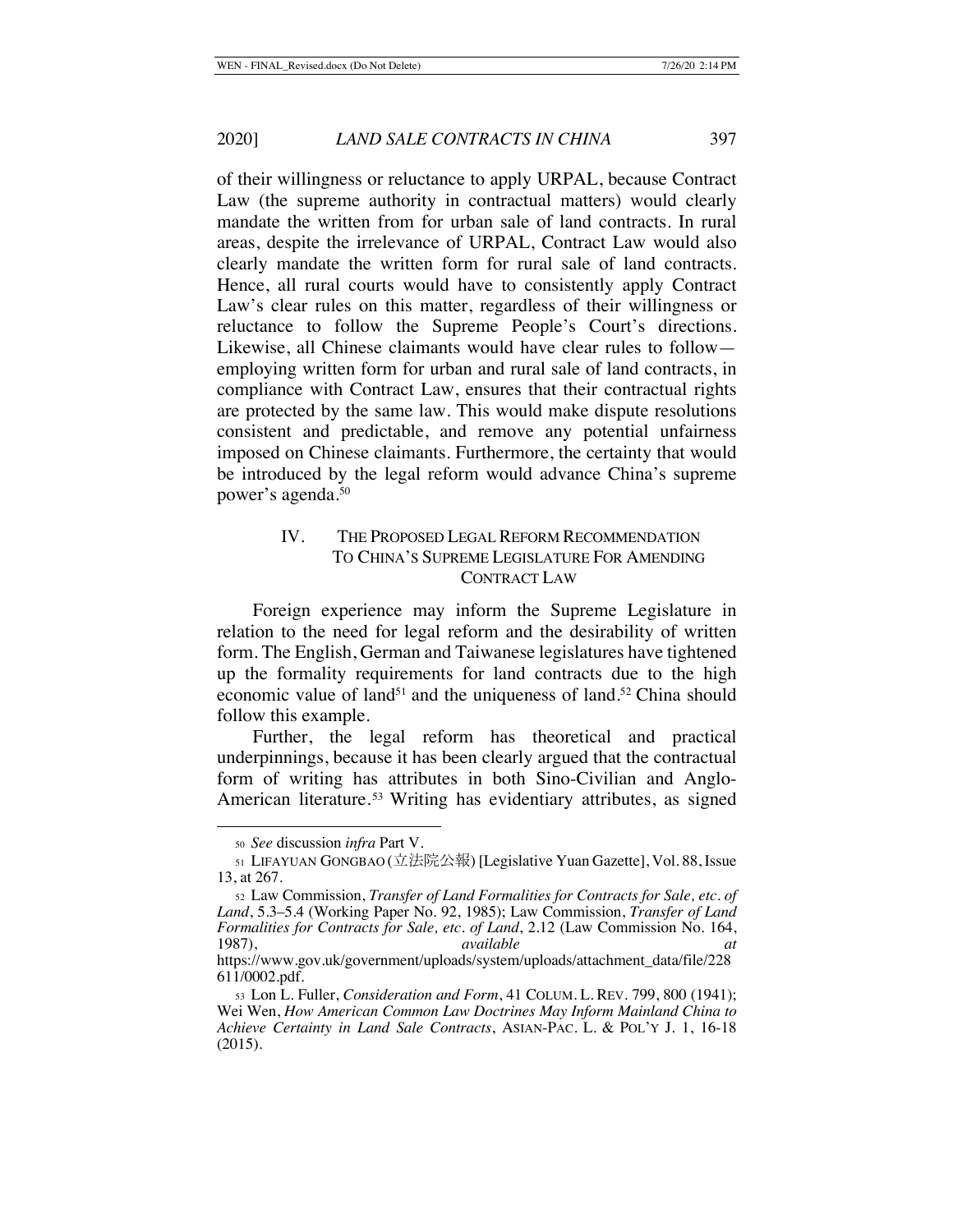contracts accurately record contractual content to increase legal clarity and accuracy in contractual cases.<sup>54</sup> Writing has cautionary attributes because the action of signing written contracts urges claimants to be prudent and cautious about contractual content. 55 Writing also has certainty attributes (channeling attributes), meaning the presence of writing enables claimants to have contractual remedies for complying with statutory requirement of writing and the absence of writing does the opposite, and this gives claimants clear rules with which to comply.56 Although Sino-Civilian scholars do not appear to recognize the Anglo-American channeling attributes, the certainty introduced by the channeling attributes is more important in China, particularly because the judgments of Chinese courts in land sale contract formality matters are contradictory and this does not give claimants clear authorities to follow.

Contract Law currently makes written form mandatory for seven types of contracts (such as leases exceeding six months), $57$  but these contracts are less important than land sale contracts. If lease contracts deserve the mandatory requirement of writing in Contract Law, then so do land sale contracts.

In particular, two decades ago when Contract Law was reviewed by the Supreme Legislature, the draft of Contract Law once mandated a written form for land contracts. 58 The reasons for removing this requirement in the later drafts of Contract Law remain unknown and undocumented. 59 However, in order to introduce certainty and the attributes of writing in land sale contract cases, it is suggested that it

<sup>54</sup> Fuller, *supra* note 53, at 800; Eric Posner, *Norms, Formalities, and the Statute of Frauds: A Comment*, 144 U. PA. L. REV. 1971, 1985 (1996); Wen, *supra* note 53, at 13-16; Wang, *supra* note 23, at 485.

<sup>55</sup> Fuller, *supra* note 53, at 800; Wen, *supra* note 53, at 16-18; Wang, *supra* note 23, at 485.

<sup>56</sup> Han, *supra* note 37.

<sup>57</sup> *Id.*

<sup>58</sup> Legislative materials document that when Contract Law was drafted two decades ago, the requirement of writing was once mandatory for land sale contracts. However, the relevant materials do not document why the requirement was removed. Quanguo Renda Changweihui Fazhi Gongzuo Weiyuanhui Mingfashi (全国人大常 委会法制工作委员会民法室) [Civil Law Division of Sub-Committee of Legislative Affairs of the Standing Committee of the National People's Congress]; Zhonghua Renmin Gongheguo Hetongfa Jiqi Zhongyao Caogao Jieshao (中华人民 共和国合同法及其重要草稿介绍) [Introduction to Contract Law and Its Important Drafts] at 113, 127, 162-63, 177, 225-26, 240 (2000).

<sup>59</sup> Quanguo Renda Changweihui Fazhi Gongzuo Weiyuanhui Mingfashi, *supra* note 58; Zhonghua Renmin Gongheguo Hetongfa Jiqi Zhongyao Caogao Jieshao, *supra* note 58.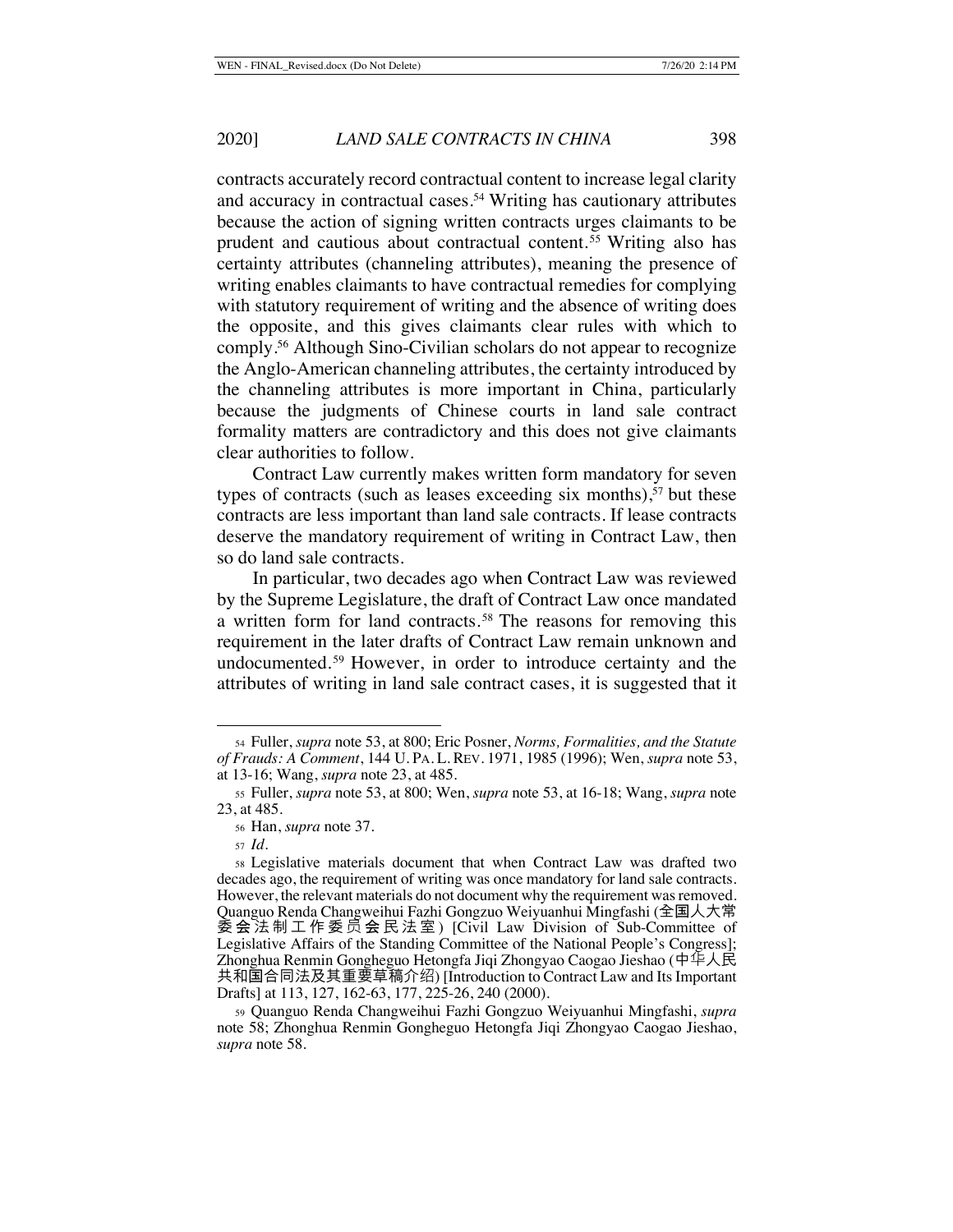is time to put this requirement back into Contract Law. Accordingly, it is recommended that the National People's Congress adds a section stating that "*Land sale contracts shall be in written form and signed by claimants*" to Contract Law (or the equivalent), in the same format used by Contract Law to mandate writing for other types of contracts.

The proposed legal reform utilizes the power of the Supreme Legislature and the supreme contractual authority (Contract Law) to eradicate the nationwide uncertainty in urban and rural China, so that all Chinese courts and claimants will be given clear rules about the writing requirement of land sale contracts. Other positive results include written contracts will provide clear evidence (the evidentiary attributes), encourage claimants to be more cautious (the cautionary attributes), and provide them with clear rules to apply and obey (the certainty of the channeling attributes). Further, as the Supreme Legislature has the authority to amend Contract Law, the legal reform recommendation must be submitted to the National People's Congress.<sup>60</sup>

## V. THE SIGNIFICANCE OF THE LEGAL REFORM **RECOMMENDATION**

The proposed reform requires the attention of the Supreme Legislature (the National People's Congress). This can be further explained by the significance of the legal reform.

First, the proposed reform would have political significance. The certainty and fairness introduced by the reform promotes the agenda outlined by China's supreme power (the Central Committee of the Communist Party) about "letting Chinese claimants feel fairness and justice in every single case" and "developing a fair, efficient and authoritative judicial system."61 The values added by the reform to the political agenda are further magnified by the importance of land contract cases. Additionally, as the reform unifies the rules in relation to land sale contract formality issues across China's urban and rural areas, the reform advances the agenda of "integration of urban and

 $\omega$  Lifa Fa (立法法) [Legislation Law] (promulgated by the Standing Comm. Nat'l People's Cong., Mar. 15, 2000, effective July 1, 2000; rev'd by the Standing Comm. Nat'l People's Cong., Mar. 15, 2015), arts. 7-8.

 $61$  This political agenda was set and approved at the  $3<sup>rd</sup>$  plenary session of the  $18<sup>th</sup>$ Central Committee of the Communist Party of China (CCCPC). 18th Central Committee of the Communist Party of China (CCCPC), *Decision on the CCCPC on Some Major Issues Concerning Comprehensively Deepening the Reform* (Jan. 17, 2014), http://www.china.org.cn/chinese/2014-01/17/content\_31226494.htm.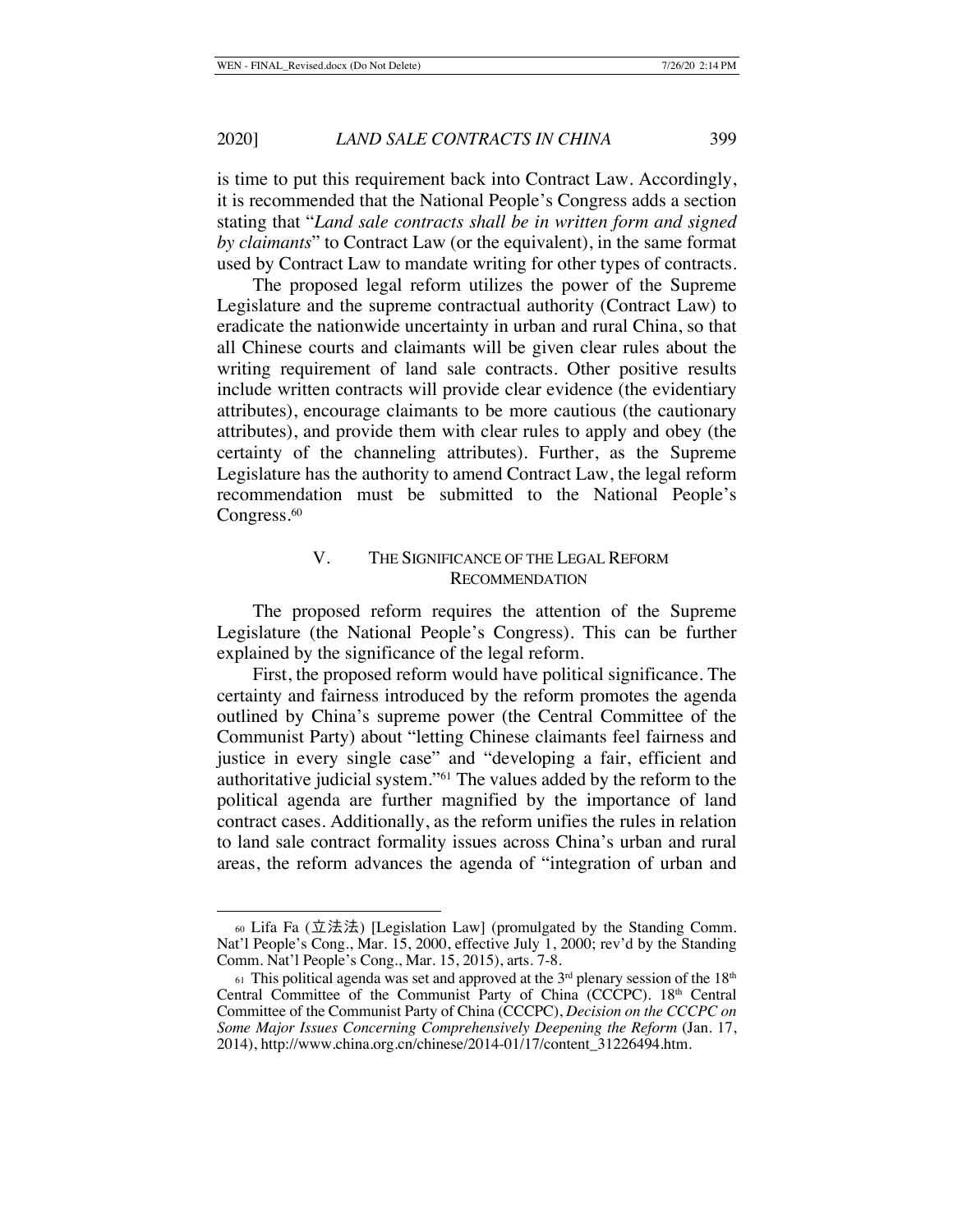rural areas" that is set by China's supreme administrative authority (the State Council).62

Second, the reform would have legal significance. As Contract Law is China's highest contractual authority, all urban and rural Chinese courts, including the Supreme People's Court, would be bound by Contract Law to deliver consistent and fair judgments in relation to contractual written form matters in land sale cases nationwide. These positive outcomes effectively eradicate the nationwide uncertainty, remove the risk of imposing unfairness on Chinese claimants and reduce the risk of weakening the authority of the law across China. Hence, all Chinese claimants would then have the same ability to enjoy legal certainty. This is particularly important in China's rural areas where the rules about land sale contractual formality matters are currently totally unclear.

The Supreme Legislature plans to enact and pass a uniform civil code that includes the law of contract. 63 The existing rules of the current Contract Law may be changed and subsequently included in the new uniform civil code. Hence, the reform proposed in this article is timely, because it can be included in the future uniform civil code. Although Chinese scholars have proposed several drafts of the civil code, there are no sections in the drafts concerning whether written form is mandatory for land sale contracts. 64 Hence, the suggested reform fills the gap in those drafts and adds the values of the legal certainty into the future civil code.

<sup>62</sup> Zhengfu Gongzuo Baogao Zai Shier Jie Quanguo Renda Yici Huiyi Shang (政 府工作报告-在十二届全国人大一次会议上) [*Gov't Report at the 12th Nat'l People's Congress*], Zhongyang Zhengfu (中央政府) [The Central Gov't] (Mar. 18, 2013), http://www.gov.cn/2013zfbgjjd/content\_2363807.htm.

<sup>63</sup> Shierjie Quanguo Renda Changweihui Lifa Guihua (十二届全国人大常委会 立法规划) [*Legislative Plans of the 12th Standing Committee of National People's Congress*], Zhongguo Renda Wang (中国人大网) [Nat'l People's Congress Web] 1, 2015), http://www.npc.gov.cn/npc/xinwen/2015-08/03/content\_1942908.htm; Zhongguo Minfazongze Caoan Chushen Minfadian Shijianbiao Mingque (中国民法总则草案初审 民法典时间表明确) [*First Reading of China's General Principles of Civil Code, the Timetable of Enacting Civil Code is Clear*], Zhongxinwang (中新网) [China News Serv. Web] (June 27, 2016), http://www.chinanews.com/gn/2016/06-27/7919168.shtml (the timetable is clarified by the Chair of Sub-Committee of Legislative Affairs of the Standing Committee of the National People's Congress).

<sup>64</sup> Liang Huixing (梁慧星), Zhongguo Minfadian Caoan Jianyigao (中国民法典 草案建议稿)[A Draft of Civil Code of China] 166 (2011); Wang Liming (王利明), Zhongguo Minfadian Xuezhe Jianyigao Ji Lifa Liyou Zhaifa Zongzepian Hetongpian (中国民法典学者建议稿及立法理由 债法总则篇合同篇)[Civil Code Draft and Its Legislative Rationale, Law of Obligations and Contract] 202 (2005).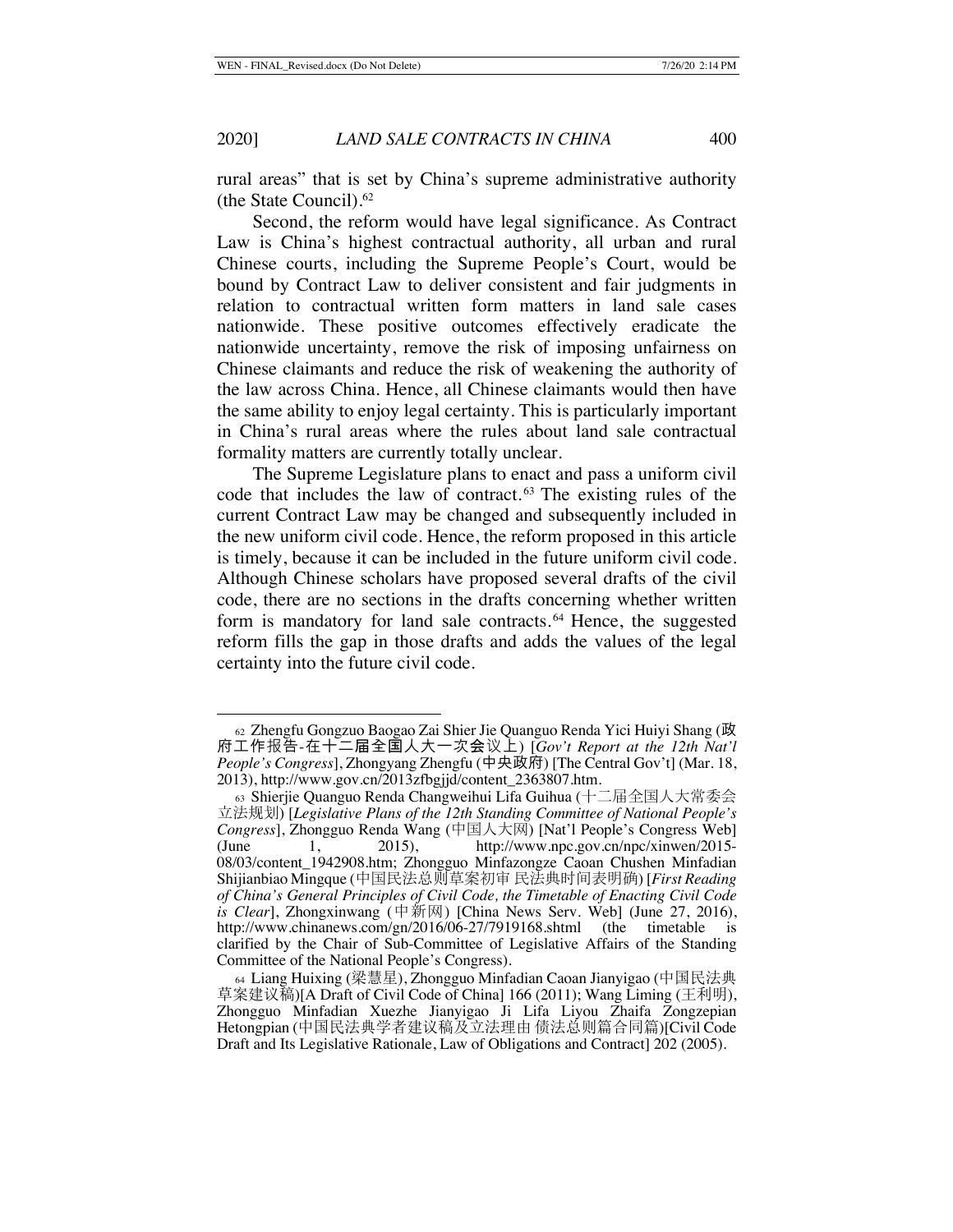Third, the reform would have economic significance. The real property industry constitutes a significant portion of China's economy. 65 The industry keeps growing there and land transfer becomes more important. This is due to the de facto full private ownership of urban land,<sup>66</sup> and because the emerging rural land market has great potential as a result of China's supreme power's decision of loosening the restrictions imposed on rural land transactions.<sup>67</sup> As pointed out by China's supreme administrative authority, a functional legal system is crucial to develop a market economy.<sup>68</sup> Accordingly, the certainty introduced by the reform would assist to make China's existing legal system more consistent and functional in order to boost and secure the increasingly prosperous land market in urban and rural China. This would also assist to build a more robust real property sector in the second largest economy by GDP in the world.

Fourth, the reform would have social significance. Given the high cost of real property, the certainty introduced by the reform would assist the Chinese people to pursue real property ownership with greater certainty and confidence, as they could expect their aspirations to be protected by the highest contractual authority across China.

<sup>65</sup> The real property industry accounts for approximately 6.5% of China's GDP in 2016. The proportion is approximately 4.6% in 2005, 4.8% in 2006, 5.2% in 2007, 4.7% in 2008, 5.5% in 2009, 5.7% in 2010, 5.7% in 2011, 5.7% in 2012, 5.9% in 2013, 6% in 2014 and 6% in 2015, respectively. The percentage is calculated by the author of this article by reference to the statistics provided by Jinzhuan Guojia Lianhe Tongji Shouce (金砖国家联合统计手册) [Joint Stat. Handbook of BRIC Countries 2017], Guojia Tongjiju (国家统计局) [Nat'l Bureau of Stat. of China] (Sept. 2017),

http://www.stats.gov.cn/ztjc/ztsj/jzgjlhtjsc/jz2017/201709/P020170901624005980 115.pdf.

<sup>66</sup> Donald Clarke, *China's Stealth Urban Land Revolution*, 62 AM. J. COMP. L. 323, 329–45 (2014).

<sup>67</sup> Zhonggong Zhongyang Bangongting Guowuyuan Bangongting Yinfa Shenhua Nongcun Gaige Zonghexing Shishi Fangan (中共中央办公厅 国务院办 公厅印发《深化农村改革综合性实施方案》) [The Plan Issued by General Office of the Central Committee of the Communist Party and General Office of the State Council in Relation to Implementing and Deepening the Reform in Rural Areas], Zhongyang Zhengfu Wangzhan [State Council Web] (Nov. 2, 2015), http://www.gov.cn/zhengce/2015-11/02/content\_5003540.htm.

<sup>68</sup> Zhongguo Tese Shehui Zhuyi Falü Tixi Baipishu (《中国特色社会主义法律 体系》白皮书) [The White Paper of China's Legal System with Socialist Characters], Zhongguo Zhengfu Wang [Central Gov't Web] (Oct. 27, 2011), http://www.gov.cn/jrzg/2011-10/27/content\_1979498.htm.